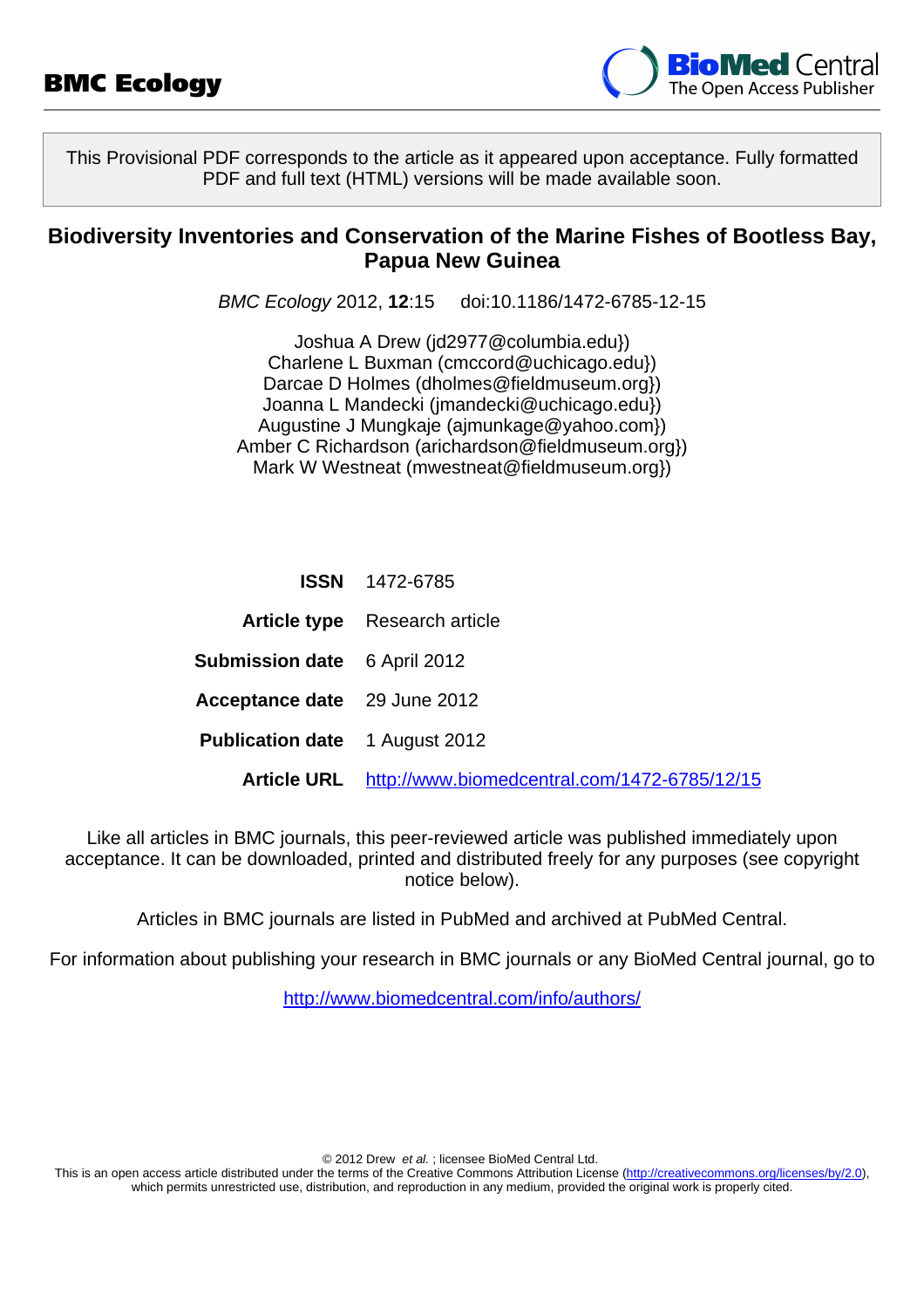# **Biodiversity Inventories and Conservation of the Marine Fishes of Bootless Bay, Papua New Guinea**

Joshua A Drew<sup>1,5,\*</sup> Email: jd2977@columbia.edu

Charlene L Buxman<sup>1,2</sup> Email: cmccord@uchicago.edu

Darcae D  $Holmes<sup>3</sup>$ Email: dholmes@fieldmuseum.org

Joanna L Mandecki<sup>1,2</sup> Email: jmandecki@uchicago.edu

Augustine J Mungkaje<sup>4</sup> Email: ajmungkaje@yahoo.com

Amber C Richardson $3$ Email: arichardson@fieldmuseum.org

Mark W Westneat $1,2$ Email: mwestneat@fieldmuseum.org

<sup>1</sup> Department of Zoology and Biodiversity Synthesis Center, Field Museum of Natural History, 1400 South Lake Shore Drive, Chicago, IL 60605, USA

<sup>2</sup> Department of Organismal Biology and Anatomy, The University of Chicago, 1027 E 57th St, Chicago, IL 60637, USA

<sup>3</sup> VOISE Academy High School, Chicago Public Schools, 231 North Pine Avenue, Chicago, IL 60644, USA

<sup>4</sup> Motupore Island Research Center, University of Papua New Guinea, P.O. Box 320 University Post Office, Port Moresby, National Capital District, Papua New Guinea

<sup>5</sup> Current Address: Department of Ecology, Evolution and Environmental Biology, Columbia University, 1200 Amsterdam Ave, New York, NY 10027, USA

\* Corresponding author. Department of Zoology and Biodiversity Synthesis Center, Field Museum of Natural History, 1400 South Lake Shore Drive, Chicago, IL 60605, USA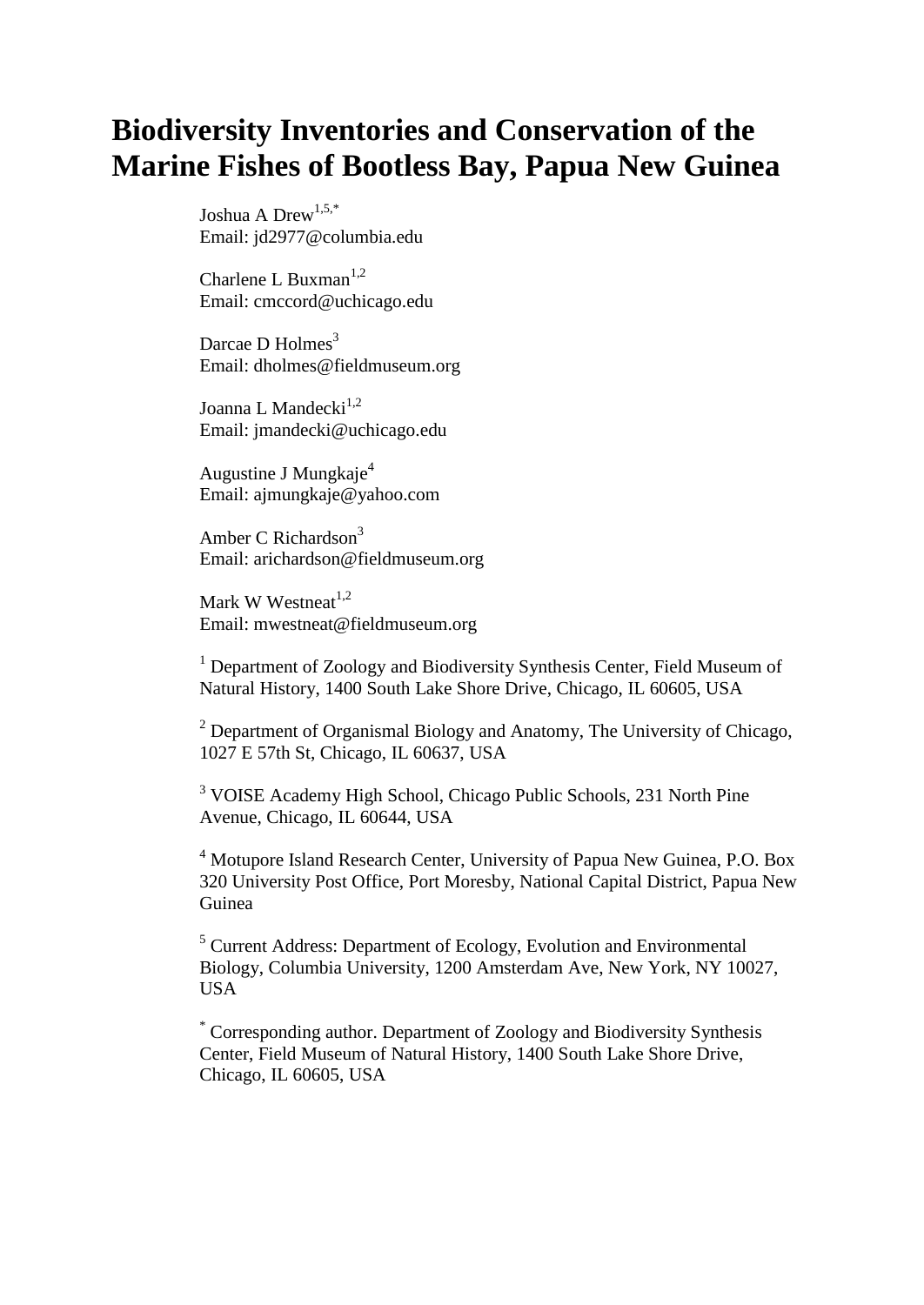## **Abstract**

### **Background**

The effective management and conservation of biodiversity is predicated on clearly defined conservation targets. Species number is frequently used as a metric for conservation prioritization and monitoring changes in ecosystem health. We conducted a series of synoptic surveys focusing on the fishes of the Bootless Bay region of Papua New Guinea to generate a checklist of fishes of the region. Bootless Bay lies directly south of Port Moresby, the capital of Papua New Guinea, and experiences the highest human population density of any marine area in the country. Our checklist will set a baseline against which future environmental changes can be tracked

### **Results**

We generated a checklist of 488 fish species in 72 families found in Bootless Bay during a two-week sampling effort. Using incident-based methods of species estimation, we extrapolate there to be approximately 940 fish species in Bootless Bay, one of the lowest reported numbers in Papua New Guinea.

### **Conclusions**

Our data suggest that the Bootless Bay ecosystem of Papua New Guinea, while diverse in absolute terms, has lower fish biodiversity compared to other shallow marine areas within the country. These differences in faunal diversity are most likely a combination of unequal sampling effort as well as biophysical factors within Bootless Bay compounded by historical and/or contemporary anthropogenic disturbances.

# **Keywords**

Collections based research, Shifting baselines, Biodiversity inventories, Coral reef ecosystems, Biodiversity informatics

# **Background**

Understanding the magnitude and direction of ecosystem change requires careful documentation of the species present within that ecosystem. Without quantitative data, largescale changes in one generation can be overlooked, resulting in a gradual shift towards increasingly degraded natural states being accepted as the baseline for future comparisons [1]. The reefs of Papua New Guinea are some of the most diverse in the world and are part of a region dubbed the "Coral Triangle" an area bounded by the Philippines, Papua New Guinea and Indonesia. The Coral Triangle is the epicenter of marine biodiversity [2,3] for numerous taxonomic groups including fishes [4], snails [5] and lobsters [3]. Papua New Guinea's approximately  $14,535$  km<sup>2</sup> of reefs represent  $6\%$  of the world's reefs. Over 50% of Papua New Guinea's reefs are currently threatened, a number that may rise to an estimated 78% when models of increasing thermal stress are incorporated [6]. Only 4% of Papua New Guinea's reefs are within officially designated marine protected areas [6], and while alternative conservation measures (such as traditional closures [7,8]) do exist, there is a real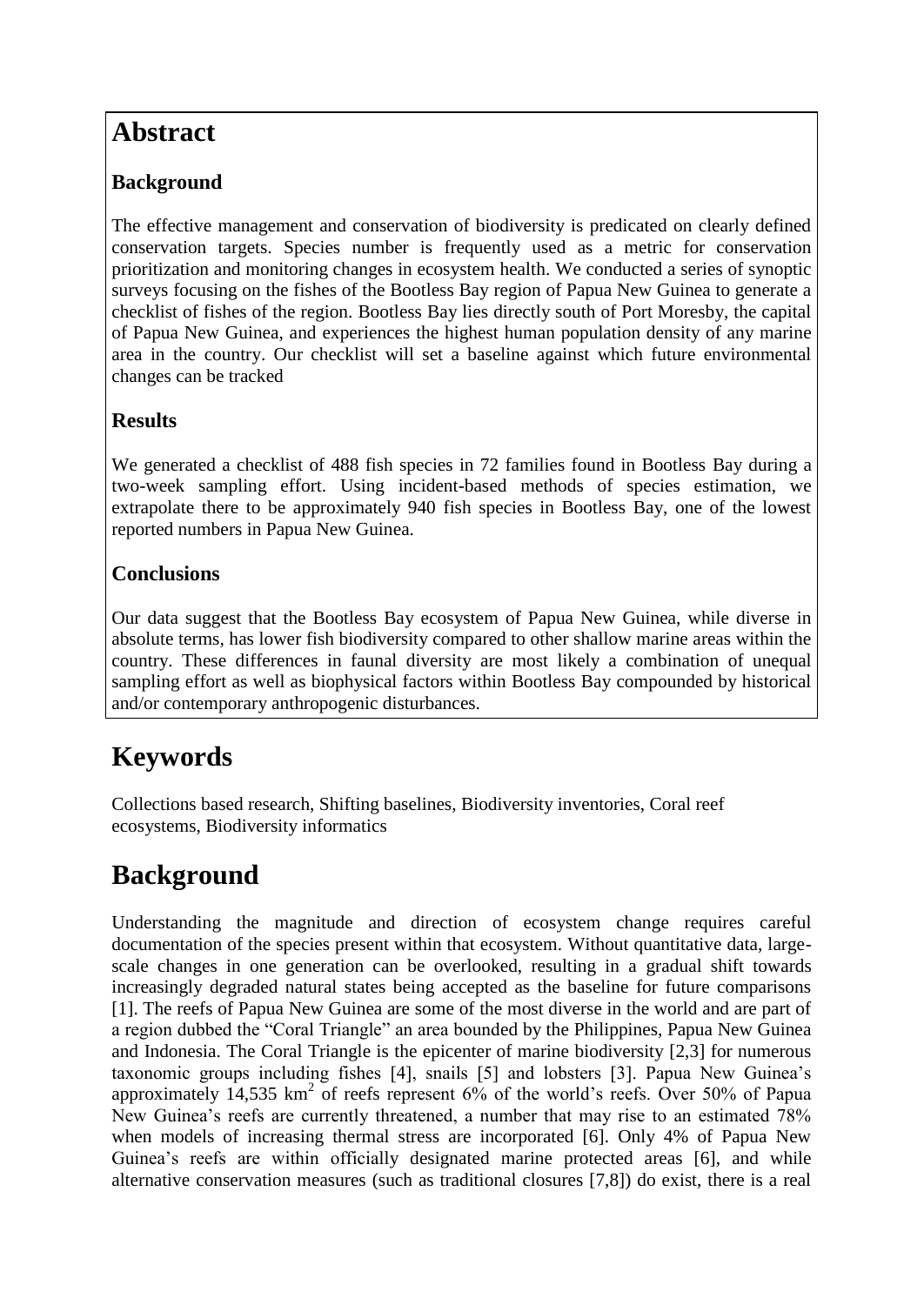potential for the faunal and structural composition of Papua New Guinea to be substantially altered in the timescale of a single human generation.

Bootless Bay is a semi-enclosed bay on the Southwest coast of Papua New Guinea. The bay is approximately 9.5 km along its longest axis (Northwest- Southeast) and 2 km wide. The bay is shallow with a maximum depth of approximately 30 m. The main interface with the Pacific Ocean is on the southwest side. There are no major rivers emptying into the bay but several small creeks do provide a constant freshwater influx. The surrounding vegetation is largely savannah with a *Themeda triandra* understory beneath *Eucalyptus spp.* canopy [9]. There is also a small mangrove restoration project in the North East portion of the Bay.

Port Moresby is the capital and major population center of Papua New Guinea and is located approximately 10 km northwest of Bootless Bay (Figure 1). Population pressure is one of the major threats facing the reefs in Papua New Guinea. In part due to their proximity to the markets in Port Moresby [8], we would expect Bootless Bay reefs to experience greater levels of degradation than more remote reefs [6,8]. Additional threats may include unsustainable fishing for foreign markets, habitat degradation and sedimentation through upstream land practices [10]. Before quantifying the degree of environmental change potentially caused by anthropogenic or other stressors, we need to establish a baseline of fish biodiversity to which future sampling can later be compared.

**Figure 1 Map of study area.** Approximate sampling locations indicated by a star. Actual latitude and longitude for sampling locations are given in Table 1

In this paper we use a combination of empirical field sampling, literature review and collections-based research to compile a checklist of the fishes found in Bootless Bay. This paper, in conjunction with the collections in natural history museums, will serve as a baseline of fish diversity found in Bootless Bay in the early  $21<sup>st</sup>$  century.

# **Results**

#### **Species number and accumulation**

Sampling 33 stations over a two-week period yielded 384 fish species with a mean of 23.32 individuals representing 19.36 species collected per site (Table 1). The species accumulation curve (Figure 2) showed a continued increase in species per station indicating that additional sampling in the area is likely to provide new records. The confidence intervals for our species accumulation curve suggest a species richness between 340 and 399 species. The inclusion of other records from published literature and museum collections added another 101 species, bringing the total in this preliminary checklist to 485 species representing 72 families (Table 2). The ten most species-rich families accounted for 57.5% of the total number of identified species (Figure 3).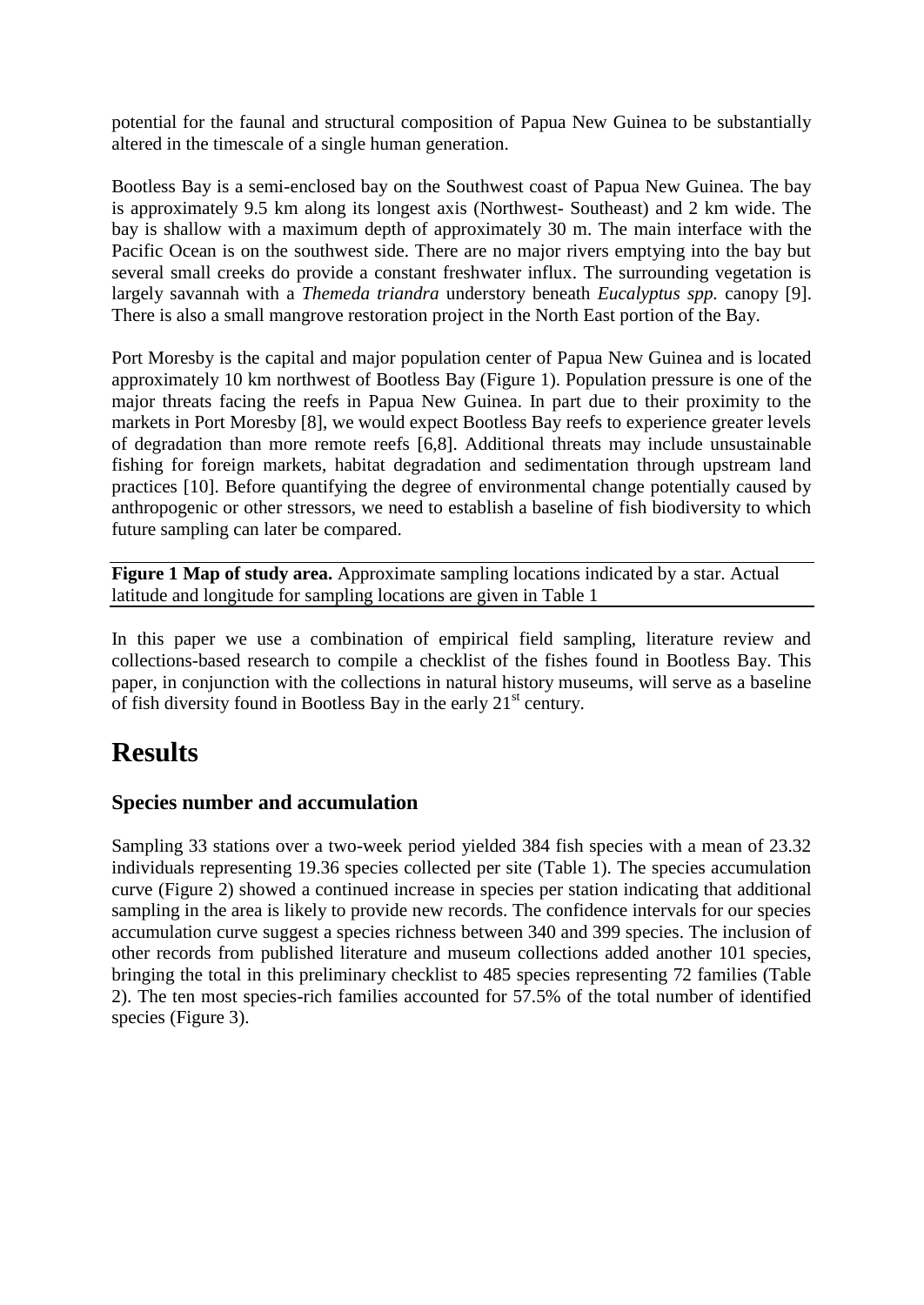| <b>Station</b>   | Latitude                | Longitude      | <b>Collectin Methodolov</b>                                           | Habitat                        | <b>Number of</b><br><b>Individuals</b> | <b>Number of</b><br>Specie; |
|------------------|-------------------------|----------------|-----------------------------------------------------------------------|--------------------------------|----------------------------------------|-----------------------------|
| <b>PNG 11-01</b> | $09^{\circ} 28.674$ ' S | 147° 11.968' E | Fish Market -hook and line. spear                                     | Citvmarket                     | 9                                      | 12                          |
| PNG 11-02        | 09 31.32Y'S             | 147° 17.076' E | Spear ihawanan s1m. ;norkelinr                                        | Sea2rass bed. rocky intertidal |                                        |                             |
| PNG 11-03        | 09° 32.085' S           | 147°16.619'E   | SCUBA. Rotenone (1 kg powder:'. spear, hook and line                  | Coral Reef                     | 56                                     | 45                          |
| PNG 11-04        | 09 52.434' S            | 147d16 583' E  | SCUBA. spear. hook and lane                                           | Coral Reef -                   | 26                                     | 25                          |
| PNG 11-05        | 09° 31.322' S           | 147° 17.076' E | SnorkeL spear (small fthpino gun and Hawaiian sling)                  | Seagrass. patch reef, rocks    | 22                                     | 17                          |
| PNG 11-06        | 09° 31.322' S           | 147°17.076' E  | Dip net, dive light. walking around reef flat                         | Sandbar                        | 3                                      | 3                           |
| PNG 11-07        | $09^{\circ} 28.674$ ' S | 147° 11968' E  | Hook and line, spear                                                  | <b>City Market</b>             | 11                                     | 11                          |
| <b>PNG 11-08</b> | 09° 30.447' S           | 147° 17209' E  | cir net                                                               | <b>Fishers at Dock</b>         |                                        | 1                           |
| PNG 11-09        | $09^{\circ}$ 35.625' S  | 147° 17.021' E | SCUBA. Rotenone : lk powder), spear, hook and line                    | Coral Reef                     | 35                                     | 32                          |
| <b>PNG 11-10</b> | 09° 35 625'S            | 147° 17 021' E | Spear small filip:no :.m md Hawaiian 51::E                            | Coral Reef                     | 50                                     | 43                          |
| PNG 11-11        | 09° 34.233'S            | j470 17.286' E | SCUBARotenone (lkr powder':'. spear, hook and line                    | Coral Reef                     | 74                                     | 53                          |
| PNG 11-12        | 09 34.233' S            | 147° 17.286' E | Spear smal filtp:no m and Ha; vanan ; rn.i                            | Coral Reef                     | 50                                     | 31                          |
| PNG 11-13        | 09°31.322'S             | 147° 17.076' E | Handnet                                                               | Beb-sandandcoralrock           |                                        | 1                           |
| PNG 11-14        | 09 32.673' S            | 147° 6.494' E  | SCUBA. Rotenojie (1 kg powder:'. spear. hook and line                 | Coral Reef                     | 45                                     | 40                          |
| PNG 11-15        | 09° 32.343' S           | 147° 16.087'E. | Spear (small filipino gun and Hawaiian sling), small<br>mesh gill net | Coral Reef                     | 44                                     | 33                          |
| PNG 11-16        | p9: 28.674' S           | 147° 11.968' E | Hook andline. spear                                                   | Citymarket                     | 19                                     | 17                          |
| <b>PNG 11-17</b> | 09° 31.322' S           | 147° 17.076' E | Spear (small filipino gun and Hawaiian sling)                         | Reef. seagrass                 | 5                                      | 5                           |
| <b>PNG 11-18</b> | $9^{\circ} 56.219$ ' S  | 147° 17.803' E | SCUBA. Rotenone : 1 k powder:', spear, hook and line                  | <b>Coral Reef</b>              | 37                                     | 35                          |
| PNG 11-19        | 9°36.319'S              | 147°17.803E    | Spear(smallfllipinogunandHawaiiansling)                               | CoraiReef                      | 31                                     | 78                          |
| PNG 11-20)       | $9°31.322'$ S           | 147° 17.076' F | Hook and line                                                         | Reef. ; earass                 | 6                                      | 3                           |
| PNG 11-21        | 9° .30.003'S            | 147° 17.542'E. | Rotenone $(0.5 \text{ kg})$ and dipnets                               | Manirove. riwi                 | 18                                     | 1R                          |
| <b>PNG 11-22</b> | 9° 31.495' S            | 147° 17.044 E  | Hand cau2ht                                                           | Rocky shore. Mangrove          |                                        |                             |
| PNG 11-23        | 9°32.214'S              | 1470 16.469E   | Spear(hawaiians1flgs)                                                 | Coralreef                      | 23                                     | 17                          |
| PNG 11-24        | $9^{\circ}$ 30.983' S   | 147° 16.918 E  | Spear (hawaiian slings)                                               | Coral reef                     | 21                                     | 17                          |
| PNG 11-25        | 090 3 1.322' S          | 147° 17.076'E  | ET.ndlrne with small hooks, baited with bread                         | Beach. rocky shore             | $\overline{3}$                         | 1                           |
| PNG 11-26        | 90 32.35' S             | 147° 15.759' E | SCUBA. rotenone. spear                                                | Coral reef                     | 69                                     | 65                          |
| <b>PNG 11-27</b> | 9° 31.495'S             | 147° 17.044 E  | Handcauht                                                             | Rocky shore. Manrcve           |                                        |                             |

**Table 1 List of location, collecting methodology, habitat type and numbers of individuals and species recorded for all collecting stations**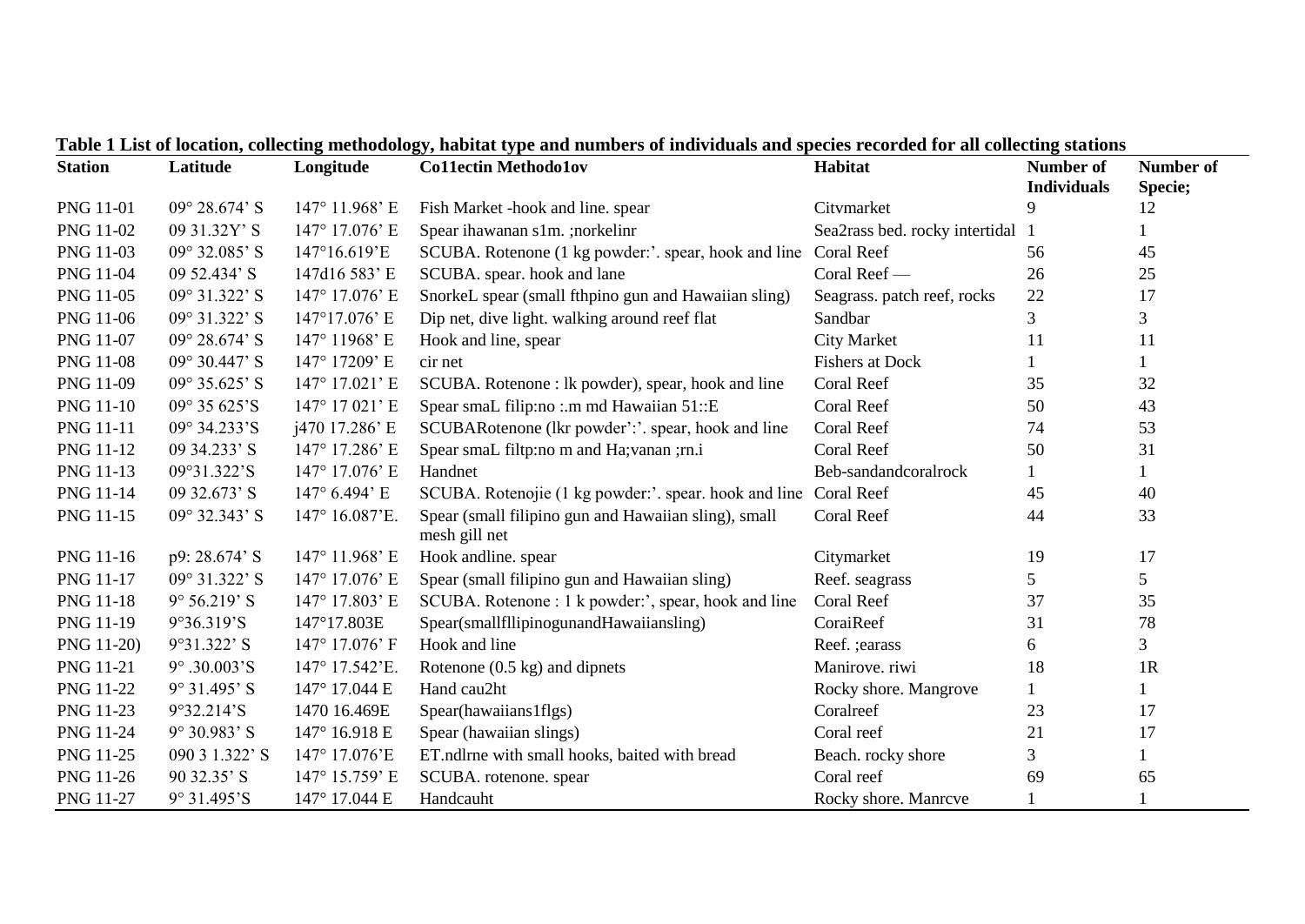| <b>PNG 11-28</b> | $09^{\circ}$ 31.322'S  | $147^{\circ}$ 17.076' E | Hook and line                                  | P.eath. roky shore        | 6     | $\mathbf b$ |  |
|------------------|------------------------|-------------------------|------------------------------------------------|---------------------------|-------|-------------|--|
| FNG 11-29        | $09^{\circ}$ 31.495' S | 147° 17.044' E          | Rotenone (1 kg powder) and hand nets           | Rocky shore, seaass bed   | 51    | 34          |  |
| PNG 11-30        | $09^{\circ}$ 34.206' S | $147^{\circ}$ 17.190' E | Spear ismali filipino m and Hawa1ar2; iuI      | Coral Reef                | 23    | 18          |  |
| PNG 11-31        | $09^{\circ}$ 34.206' S | 147° 17.190 E           | Spear (small filipino gun and Hawaiian sling)  | Coral Reef                | 26    | 20          |  |
| PNG 11-32        | $09^{\circ}$ 35.973' 5 | $147^{\circ}$ 17.330' E | spear small fihp:no m and HawaLin; lrni        | Coral reef                |       | $\bigcap$   |  |
| PNG 11-33        | $09^{\circ}$ 31.322' S | 147° 17.076' E          | Dip net, dive light, walking around. reef flat | Sandbar                   |       |             |  |
|                  |                        |                         |                                                | Average                   | 23.42 | 1936        |  |
|                  |                        |                         |                                                | <b>Standard Deviation</b> | 21.46 | 17.29       |  |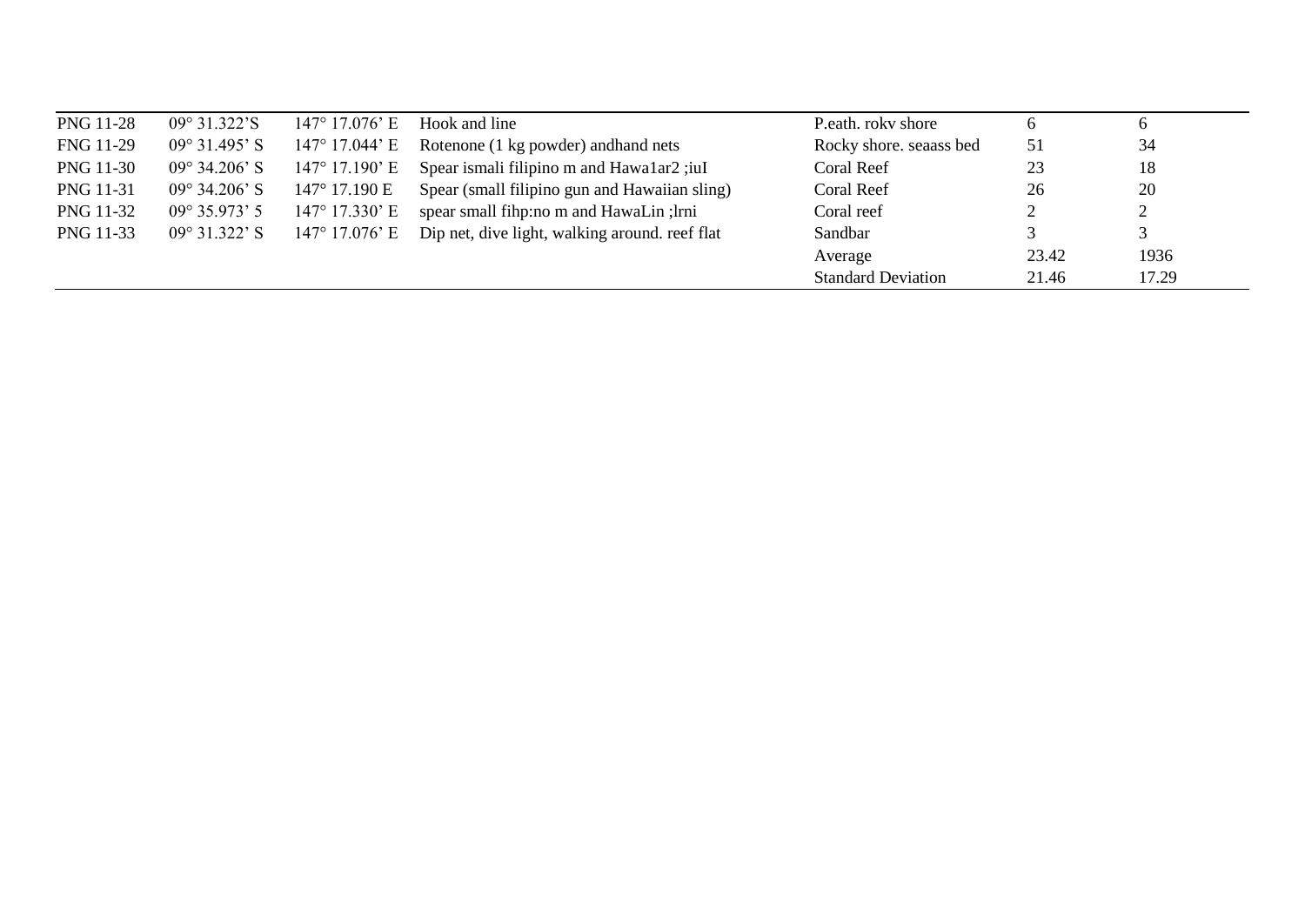|                |                   |                 | Figure 2 Species accumulation curve based on sampling effort outlined in Table 1                |
|----------------|-------------------|-----------------|-------------------------------------------------------------------------------------------------|
|                |                   |                 | Table 2 A list of marine fish species identified as occurring in Bootless Bay, Papua New Guinea |
| <b>Class</b>   | Order             | <b>Family</b>   | <b>Genus + Species</b>                                                                          |
| Chondrichthyes |                   |                 |                                                                                                 |
|                | Orectolobiformes  |                 |                                                                                                 |
|                |                   | Stegostomatidae |                                                                                                 |
|                |                   |                 | Stegostoma fasciatum (Hermann 1783)                                                             |
|                |                   | Hemiscyllidae   | Hemiscyllium hallstromi Whitley, 1967                                                           |
|                |                   | Orectolobidae   |                                                                                                 |
|                |                   |                 | Eucrossorhinus dasypogon (Bleeker 1867)                                                         |
|                | Carcharhiniformes |                 |                                                                                                 |
|                |                   | Carcharhinidae  |                                                                                                 |
|                |                   |                 | Carcharinus melanopterus (Quoy and Baimard, 1824)                                               |
|                |                   |                 | Triaenodon obesus (Rüppell 1837)                                                                |
|                | Rajiformes        |                 |                                                                                                 |
|                |                   | Dasyatidae      |                                                                                                 |
|                |                   |                 | Dasyatis kuhlii (Muller and Henle, 1841)                                                        |
|                |                   |                 | Taeniura lymma (Bennett, 1830)                                                                  |
|                | Myliobatidae      |                 |                                                                                                 |
|                |                   |                 | Aetobatis narinari (Euphrasen 1790)                                                             |
|                |                   | Mobulidae       |                                                                                                 |
|                |                   |                 | Manta birostris (Walbaum, 1792)                                                                 |
| Osteichthyes   |                   |                 |                                                                                                 |
|                | Elopiformes       |                 |                                                                                                 |
|                |                   | Megalopidae     |                                                                                                 |
|                | Anguilliformes    |                 | <i>Megalops cyprinoides</i> (Broussonet, 1782)                                                  |
|                |                   | Congridae       |                                                                                                 |
|                |                   |                 | Heteroconger hassi (Klausewitz & Eibl-Eibesfeldt, 1959)                                         |
|                |                   | Ophichthidae    | Congridae sp.                                                                                   |
|                |                   |                 | Callechelys marmorata (Bleeker, 1853)                                                           |
|                |                   |                 | Kaupichthys sp.                                                                                 |
|                |                   |                 | Ophichthus bonaparti (Kaup, 1856)                                                               |
|                |                   | Anguilladae     |                                                                                                 |
|                |                   |                 | Anguilla obscura Günther, 1872                                                                  |
|                |                   | Muraenidae      |                                                                                                 |
|                |                   |                 | Echidna nebulosa (Ahl, 1789)                                                                    |
|                |                   |                 | Gymnothorax cf. chilospilus Bleeker, 1864                                                       |
|                |                   |                 | Gymnothorax elegans Bliss, 1883                                                                 |
|                |                   |                 | Gymnothorax favagineus Bloch & Schneider, 1801                                                  |
|                |                   |                 | Gymnothorax fimbriatus (Bennett, 1832)                                                          |
|                |                   |                 | Gymnothorax flavimarginatus (Rüppell, 1830)                                                     |
|                |                   |                 | Gymnothorax herrei Beebe & Tee-Van, 1933                                                        |
|                |                   |                 | Gymnothorax javanicus (Bleeker, 1859)                                                           |
|                |                   |                 | Gymnothorax richardsoni (Bleeker, 1852)                                                         |
|                |                   |                 | Gymnothorax thyrsoidea (Richardson, 1845)                                                       |
|                |                   |                 | Gymnothorax undulatus (Lacépède, 1803)                                                          |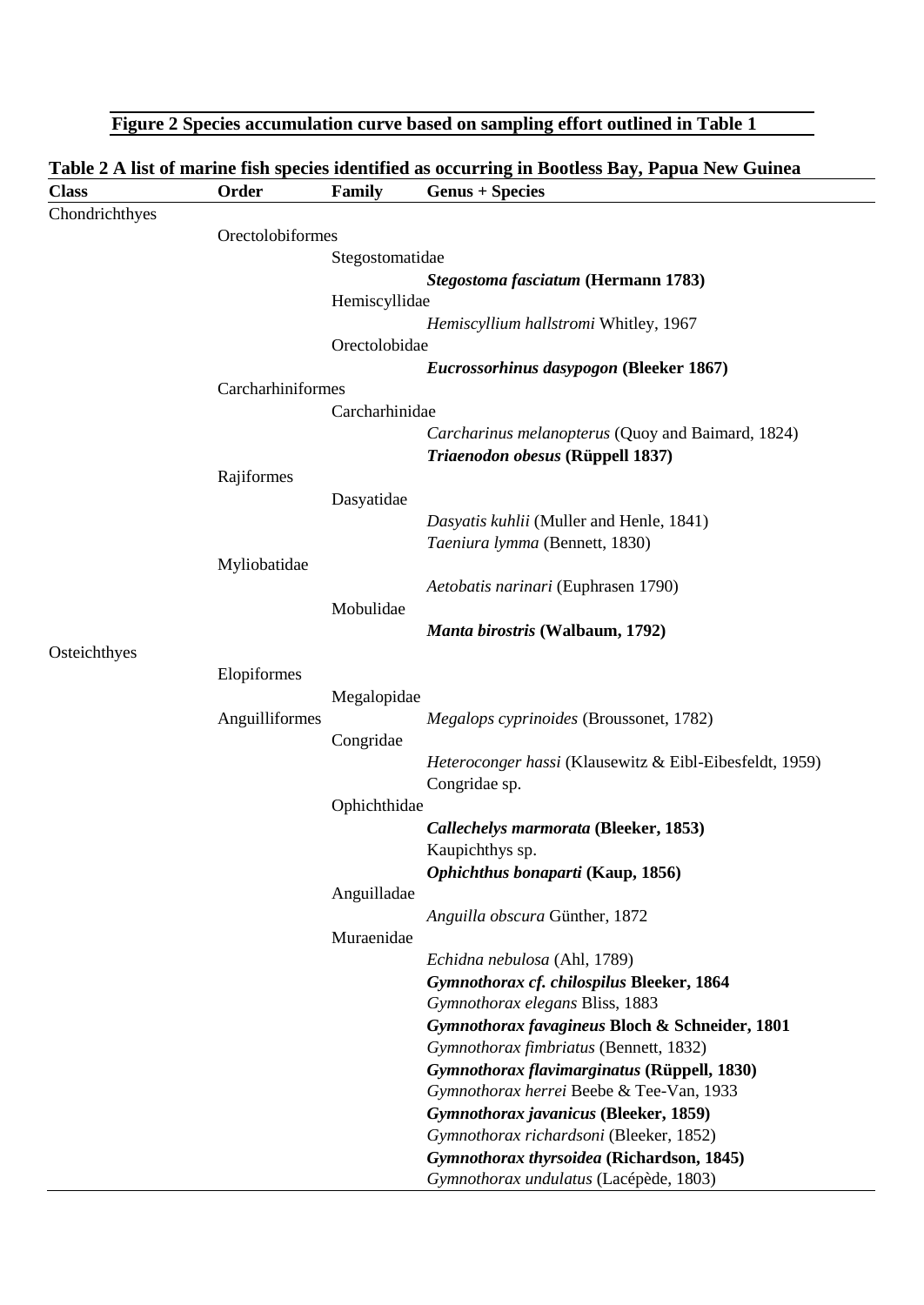|                     |               | Gymnothorax zonipectis Seale, 1906                                                   |
|---------------------|---------------|--------------------------------------------------------------------------------------|
|                     |               | Moringua sp.                                                                         |
|                     |               | Pseudoechidna brummeri (Bleeker, 1859)                                               |
|                     |               | Rhinomuraena quaesita Garman, 1888                                                   |
| Clupeiformes        |               |                                                                                      |
|                     | Clupeidae     |                                                                                      |
|                     |               | Clupeidae sp.                                                                        |
| Siluriformes        |               |                                                                                      |
|                     | Plotosidae    |                                                                                      |
|                     |               | Plotosus lineatus (Thunberg, 1787)                                                   |
| Aulopiformes        |               |                                                                                      |
|                     | Synodontidae  |                                                                                      |
|                     |               | Saurida gracilis (Quoy & Gaimard 1824)                                               |
|                     |               | <b>Synodus dermatogenys Fowler, 1912</b>                                             |
|                     |               | <b>Synodus rubromarmoratus Russell &amp; Cressey 1979</b>                            |
|                     |               | Synodus variegatus (Lacépède 1803)                                                   |
| Lophiiformes        |               |                                                                                      |
|                     | Antennariidae |                                                                                      |
|                     |               | Antennarius pictus (Shaw, 1794)                                                      |
|                     |               |                                                                                      |
| Mugiliformes        |               | Histrio histrio (Linnaeus, 1758)                                                     |
|                     | Mugilidae     |                                                                                      |
|                     |               | Moolgarda seheli (Forsskål, 1775)                                                    |
| <b>Beloniformes</b> |               |                                                                                      |
|                     | Belonidae     |                                                                                      |
|                     |               |                                                                                      |
|                     |               | Tylosurus crocodilus (Péron & Lesueur, 1821)                                         |
|                     |               | Zenarchopterus gilli Smith 1945                                                      |
|                     | Hemiramphidae |                                                                                      |
|                     |               | Hemiramphus archipelagicus Collette & Parin 1978<br>Hemiramphus far (Forsskål, 1775) |
|                     |               |                                                                                      |
|                     |               | Hyporhamphus quoyi (Valenciennes, 1847)                                              |
| Beryciformes        |               |                                                                                      |
|                     | Holocentridae |                                                                                      |
|                     |               | Myripristis berndti Jordan and Evermann, 1903                                        |
|                     |               | Myripristis kuntee Valenciennes, 1831                                                |
|                     |               | Myripristis murdjan (Forsskål, 1775)                                                 |
|                     |               | Myripristis violacea Bleeker, 1851                                                   |
|                     |               | <b>Myripristis vittata Valenciennes, 1831</b>                                        |
|                     |               | Neoniphon argenteus (Valenciennes, 1831)                                             |
|                     |               | Neoniphon sammara (Forsskål, 1775)                                                   |
|                     |               | Plectrypops lima (Valenciennes, 1831)                                                |
|                     |               | Sargocentron caudimaculatum (Rüppell 1838)                                           |
|                     |               | Sargocentron cf. iota Randall 1998                                                   |
|                     |               | Sargocentron cornutum (Bleeker 1853)                                                 |
|                     |               | Sargocentron ensifer (Jordan & Evermann 1903)                                        |
|                     |               | Sargocentron rubrum (Forsskål, 1775)                                                 |
|                     |               | Sargocentron spiniferum (Forsskål 1775)                                              |
|                     |               | Sargocentron tiereoides (Bleeker, 1853)                                              |
|                     |               | Sargocentron violaceum (Bleeker, 1853)                                               |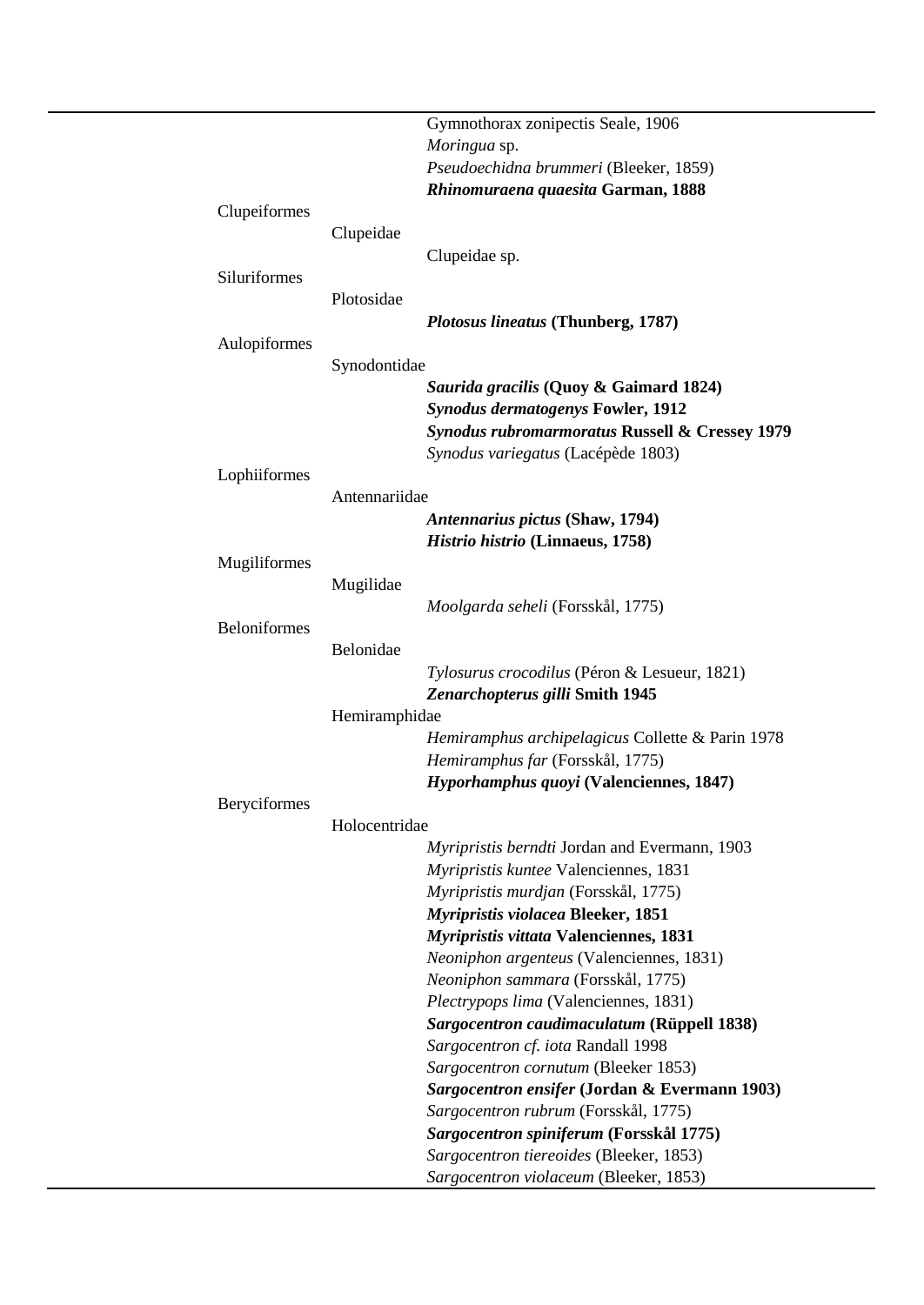| Gasterosteiformes |                 |                                                                                                                                                                                                 |
|-------------------|-----------------|-------------------------------------------------------------------------------------------------------------------------------------------------------------------------------------------------|
|                   | Aulostomidae    |                                                                                                                                                                                                 |
|                   |                 | Aulostomus chinensis (Linnaeus, 1766)                                                                                                                                                           |
|                   | Fistulariidae   |                                                                                                                                                                                                 |
|                   |                 | Fistularia commersonii (Rüppell, 1838)                                                                                                                                                          |
|                   | Pegasidae       |                                                                                                                                                                                                 |
|                   |                 | <i>Eurypegasus draconis</i> (Linnaeus 1766)                                                                                                                                                     |
|                   | Solenostomidae  |                                                                                                                                                                                                 |
|                   |                 | <b>Solenostomus cyanopterus Bleeker 1854</b><br>Solenostomus halimeda Orr, Fritzsche & Randall 2002<br>Solenostomus paegnius Jordan & Thompson 1914<br>Solenostomus paradoxus (Pallas 1770)     |
|                   | Syngnathidae    |                                                                                                                                                                                                 |
|                   |                 | Corythoichthys amplexus Dawson & Randall 1975<br><b>Corythoichthys haematopterus (Bleeker 1851)</b><br>Corythoichthys intestinalis (Ramsay 1881)<br><b>Corythoichthys ocellatus Herald 1953</b> |
|                   |                 | <b>Corythoichthys polynotatus Dawson 1977</b>                                                                                                                                                   |
|                   |                 | Corythoichthys schultzi Herald 1953                                                                                                                                                             |
|                   |                 | Doryrhamphus dactyliophorus (Bleeker, 1853)                                                                                                                                                     |
|                   |                 | Hippocampus sp.                                                                                                                                                                                 |
|                   |                 | Sygnathidae sp.                                                                                                                                                                                 |
|                   |                 | Syngnathoides biaculeatus (Bloch 1785)                                                                                                                                                          |
|                   |                 | Trachyrhamphus bicoarctatus (Bleeker 1857)                                                                                                                                                      |
| Scorpaeniformes   |                 |                                                                                                                                                                                                 |
|                   | Scorpaenidae    |                                                                                                                                                                                                 |
|                   |                 | <b>Ablabys taenianotus (Cuvier, 1829)</b>                                                                                                                                                       |
|                   |                 | Dendrochirus brachypterus (Cuvier, 1829)                                                                                                                                                        |
|                   |                 | Dendrochirus zebra (Cuvier, 1829)                                                                                                                                                               |
|                   |                 | Pterois antennata (Bloch, 1787)                                                                                                                                                                 |
|                   |                 | Pterois volitans (Linnaeus, 1758)                                                                                                                                                               |
|                   |                 | Rhinopias aphanes Eschmeyer, 1973                                                                                                                                                               |
|                   |                 | Scorpaenodes albaiensis (Evermann & Seale, 1907)                                                                                                                                                |
|                   |                 | Scorpaenodes guamensis (Quoy and Gaimard, 1824)                                                                                                                                                 |
|                   |                 | Scorpaenodes hirsutus (Smith, 1957)                                                                                                                                                             |
|                   |                 | Scorpaenodes parvipinnis (Garrett, 1864)                                                                                                                                                        |
|                   |                 | Scorpaenodes sp. 1                                                                                                                                                                              |
|                   |                 | Scorpaenodes sp. 2                                                                                                                                                                              |
|                   |                 | Scorpaenopsis diabolus (Cuvier, 1829)                                                                                                                                                           |
|                   |                 | Scorpaenopsis macrochir Ogilby, 1910                                                                                                                                                            |
|                   |                 | Scorpaenopsis oxycephala (Bleeker, 1849)                                                                                                                                                        |
|                   |                 | Scorpaenopsis possi Randall & Eschmeyer, 2001                                                                                                                                                   |
|                   |                 | Scorpaenopsis venosa (Cuvier, 1829)                                                                                                                                                             |
|                   |                 | Sebastapistes sp.                                                                                                                                                                               |
|                   |                 | Sunagocia sp.                                                                                                                                                                                   |
|                   |                 | Taenianotus triacanthus Lacépède, 1802                                                                                                                                                          |
|                   | Synanceia       |                                                                                                                                                                                                 |
|                   |                 | Synanceia verrucosa Bloch & Schneider 1801                                                                                                                                                      |
|                   | Platycephalidae |                                                                                                                                                                                                 |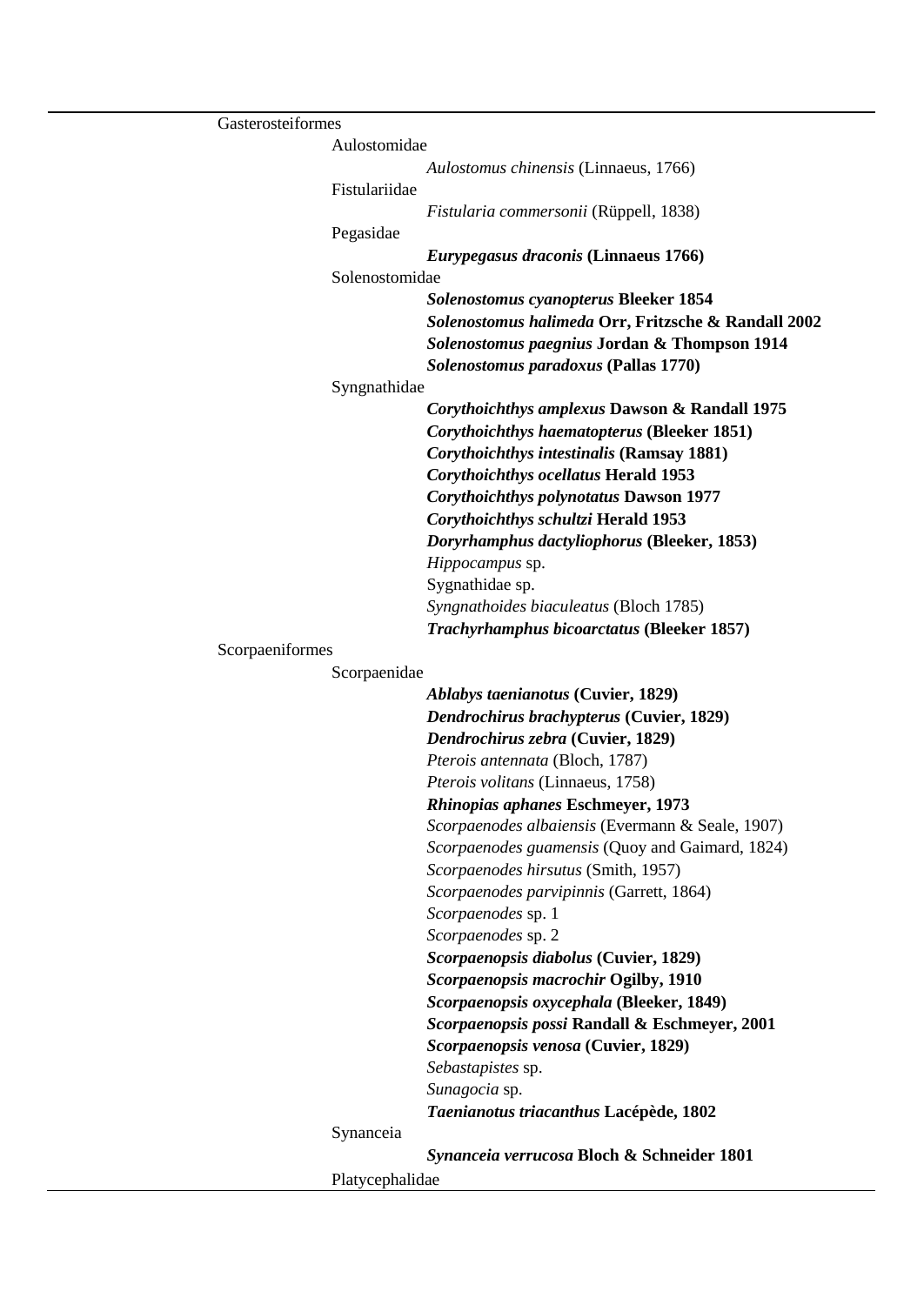|               | Cymbacephalus beauforti (Knapp 1973)               |
|---------------|----------------------------------------------------|
| Perciformes   |                                                    |
| Serranidae    |                                                    |
|               | Anyperodon leucogrammicus (Valenciennes 1828)      |
|               | Cephalopholis argus Schneider 1801                 |
|               | Cephalopholis boenak (Bloch 1790)                  |
|               | Cephalopholis leopardus (Lacépède 1801)            |
|               | Cephalopholis miniata (Forsskål 1775)              |
|               | Cephalopholis urodeta (Forster 1801)               |
|               | Cromileptes altivelis (Valenciennes 1828)          |
|               | Diploprion bifasciatum Cuvier 1828                 |
|               | Epinephelus fasciatus (Forsskål 1775)              |
|               | Epinephelus fuscoguttatus (Forsskål 1775)          |
|               | Epinephelus maculatus (Bloch 1790)                 |
|               | Epinephelus merra Bloch 1793                       |
|               | Epinephelus polyphekadion (Bleeker 1849)           |
|               | Grammistes sexlineatus (Thunberg 1792)             |
|               | Plectropomus laevis (Lacépède 1801)                |
|               | Plectropomus leopardus (Lacépède 1802)             |
|               | Pseudanthias fasciatus (Kamohara 1954)             |
|               | Pseudanthias hypselosoma Bleeker 1878              |
|               | Pseudanthias luzonensis (Katayama & Masuda 1983)   |
|               | Pseudanthias pleurotaenia (Bleeker 1857)           |
|               | Pseudanthias squamipinnis (Peters 1855)            |
|               | Pseudanthias tuka (Herre & Montalban 1927)         |
|               | Pseudogramminae                                    |
|               | Pseudogramma polyacantha (Bleeker 1856)            |
|               | Suttonia lineata Gosline 1960                      |
| Cirrhitidae   |                                                    |
|               | Cirrhitichthys aprinus (Cuvier, 1829)              |
|               | Cirrhitichthys falco Randall, 1963                 |
|               | <b>Cirrhitichthys oxycephalus (Bleeker, 1855)</b>  |
|               | Oxycirrhites typus Bleeker, 1857                   |
|               | Paracirrhites arcatus (Cuvier, 1829)               |
|               | Paracirrhites forsteri (Schneider, 1801)           |
| Priacanthidae |                                                    |
|               | Priacanthus hamrur (Forsskål 1775)                 |
|               | Psuedochromidae                                    |
|               | Pictichromis aurifrons (Lubbock 1980)              |
|               | Pseudochromis fuscus Müller & Troschel 1849        |
|               | Pseudochromis marshallensis Schultz 1953           |
|               | Pseudochromis sp.                                  |
| Plesiopidae   |                                                    |
|               | <b>Calloplesiops altivelis (Steindachner 1903)</b> |
|               | Plesiops caeruleolineatus Rüppell, 1835            |
| Apogonidae    |                                                    |
|               | Apogon aureus (Lacépède, 1802)                     |
|               | Apogon crassiceps Garman, 1903                     |
|               | Apogon cyanosoma Bleeker 1853                      |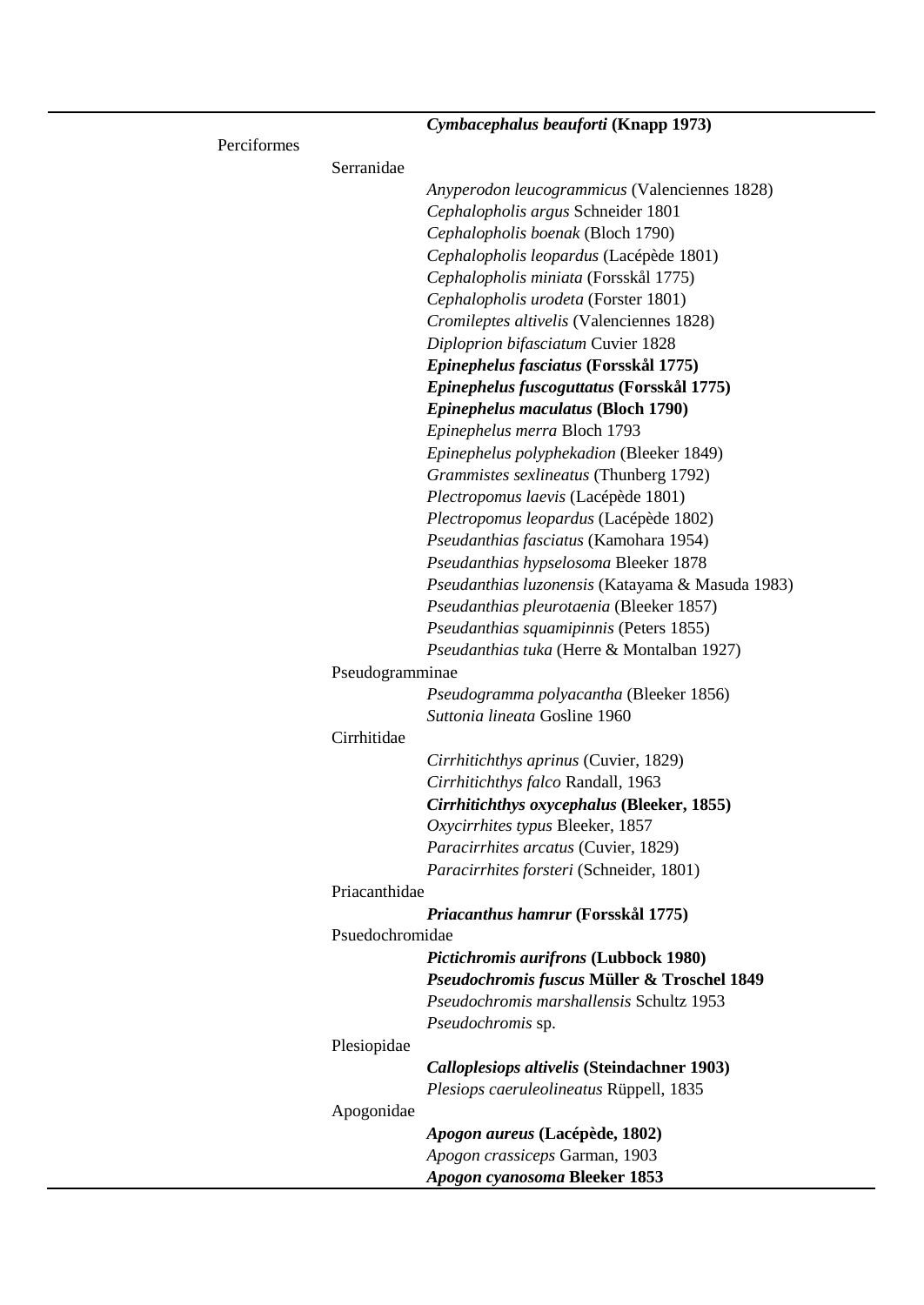|             | Apogon exostigma (Jordan and Starks, 1906)     |
|-------------|------------------------------------------------|
|             | Apogon fraenatus Valenciennes, 1832            |
|             | Apogon fucata (Cantor, 1849)                   |
|             | Apogon kallopterus Bleeker, 1856               |
|             | Apogon nigrofasciatus Lachner, 1953            |
|             | Apogon perlitus Fraser and Lachner, 1985       |
|             | Apogon rhodopterus Bleeker, 1852               |
|             | <i>Apogon</i> sp. 1                            |
|             | Apogon sp. 2                                   |
|             | <i>Apogon</i> sp. 3                            |
|             | Archamia zosterophora (Bleeker, 1856)          |
|             | Cheilodipterus alleni Gon, 1993                |
|             | Cheilodipterus isostigmus (Schultz, 1940)      |
|             | Cheilodipterus macrodon (Lacépède, 1802)       |
|             | Cheilodipterus parazonatus Gon, 1993           |
|             | Cheilodipterus quinquelineatus Cuvier, 1828    |
|             | Cheilodipterus sp.                             |
|             | Fowleria marmorata (Alleyne and MacLeay, 1877) |
|             | Fowleria variegata (Valenciennes, 1832)        |
|             | Pseudamia hayashii (Lachner & Fraser, 1985)    |
|             | Rhabdamia cypselurus (Weber, 1909)             |
|             | Siphamia elongata Lachner, 1953                |
|             | Siphamia versicolor (Smith & Radcliffe, 1911)  |
|             | Sphaeramia nematoptera (Bleeker, 1856)         |
|             | Sphaeramia orbicularis (Cuvier, 1828)          |
| Carangidae  |                                                |
|             | Carangoides plagiotaenia Bleeker, 1857         |
|             | Caranx melampygus Cuvier, 1833                 |
|             | Caranx sexfasciatus Quoy and Gaimard, 1825     |
| Lutjanidae  |                                                |
|             | Lutjanus argentimaculatus (Forsskål, 1775)     |
|             | Lutjanus biguttatus (Valenciennes, 1830)       |
|             | Lutjanus gibbus (Forsskål, 1775)               |
|             | Lutjanus semicinctus Quoy and Gaimard, 1824    |
|             | Macolor macularis Fowler, 1931                 |
|             | Symphorichthys spilurus (Günther, 1874)        |
| Caesionidae |                                                |
|             | Caesio caerulaurea Lacépède, 1801              |
|             | Caesio cuning (Bloch, 1791)                    |
|             | Caesio teres Seale, 1906                       |
|             | Pterocaesio digramma (Bleeker, 1864)           |
|             | Pterocaesio pisang (Bleeker, 1853)             |
| Haemulidae  |                                                |
|             | Plectorhinchus chaetodontoides Lacépède 1801   |
|             | Plectorhinchus chrysotaenia (Bleeker, 1855)    |
|             | Plectorhinchus lineatus (Linnaeus, 1758)       |
|             |                                                |
| Sciaenidae  | Plectorhinchus vittatus (Linnaeus, 1758)       |
|             |                                                |
|             | Sciaenops sp.                                  |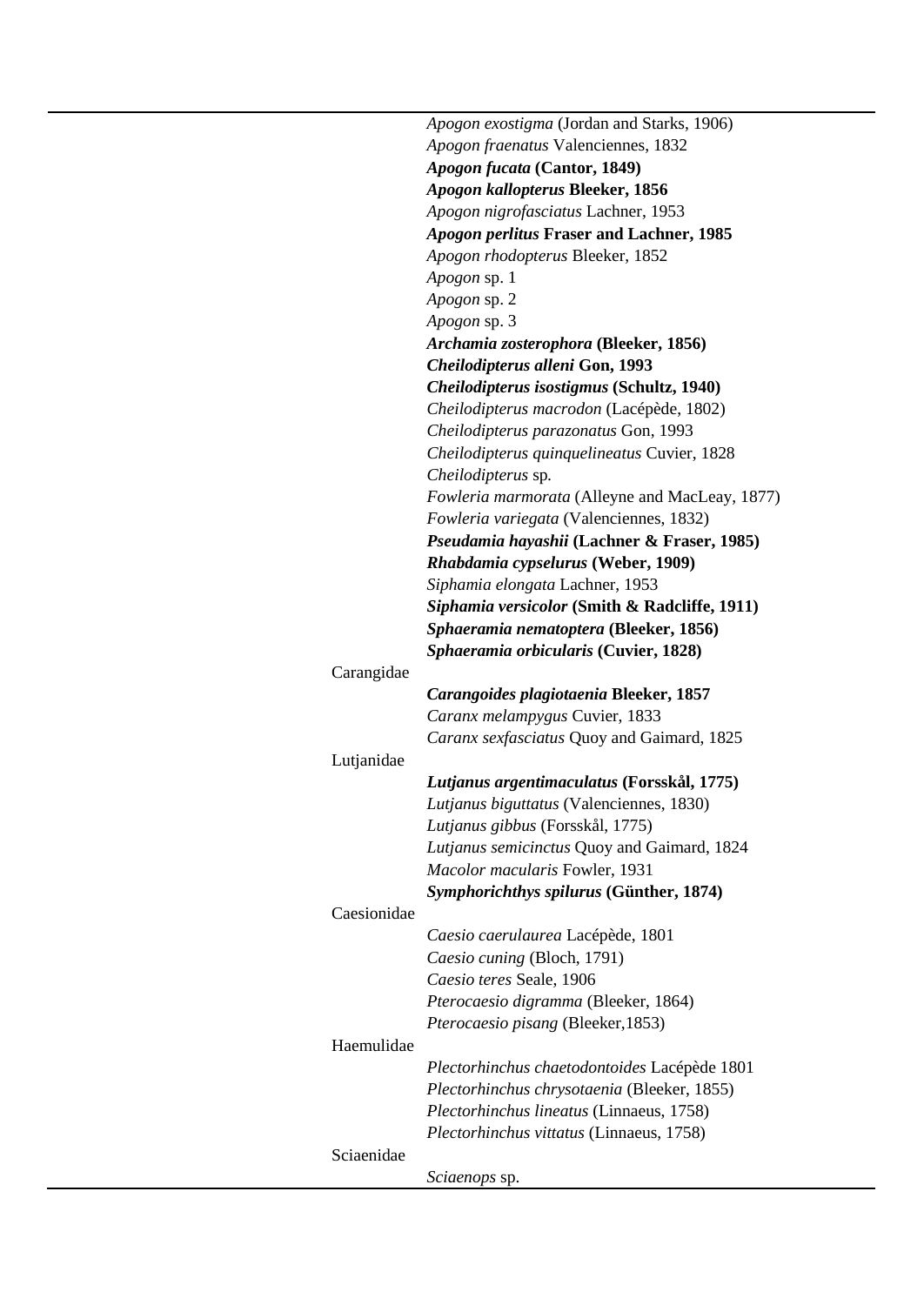| Lethrinidae    |                                                    |
|----------------|----------------------------------------------------|
|                | Lethrinus erythracanthus Valenciennes, 1830        |
|                | Lethrinus harak (Forsskål, 1775)                   |
|                | Lethrinus variegatus (Valeciennes, 1830)           |
|                | Monotaxis grandoculis (Forsskål, 1775)             |
| Nemipteridae   |                                                    |
|                | Pentapodus trivittatus (Bloch, 1791)               |
|                | Scolopsis bilineata (Bloch 1793)                   |
|                | Scolopsis ciliatus (Lacépède, 1802)                |
|                | Scolopsis lineata Quoy & Gaimard 1824              |
|                | Scolopsis margaritifera (Cuvier 1830)              |
|                | Scolopsis monogramma (Cuvier, 1830)                |
| Mullidae       |                                                    |
|                | Parupeneus barberinoides (Bleeker, 1852)           |
|                | Parupeneus crassilabris (Valenciennes, 1831)       |
|                | Parupeneus indicus (Shaw, 1803)                    |
|                | Parupeneus multifasciatus (Quoy and Gaimard, 1852) |
|                | <b>Upeneus tragula Richardson, 1846</b>            |
| Pempheridae    |                                                    |
|                | Parapriacanthus ransonneti Steindachner, 1870      |
| Kyphosidae     |                                                    |
|                | Kyphosus cinerascens (Forsskål 1775)               |
| Chaetodonitdae |                                                    |
|                | Chaetodon auriga Forsskål, 1775                    |
|                | Chaetodon baronessa Cuvier, 1829                   |
|                | Chaetodon bennetti Cuvier, 1831                    |
|                | Chaetodon citrinellus Cuvier, 1831                 |
|                | Chaetodon ephippium Cuvier, 1831                   |
|                | Chaetodon kleinii Bloch, 1790                      |
|                | Chaetodon lunulatus Quoy and Gaimard, 1825         |
|                | Chaetodon melannotus Bloch and Schneider, 1801     |
|                | Chaetodon ornatissimus Cuvier, 1831                |
|                | Chaetodon pelewensis Kner, 1868                    |
|                | Chaetodon plebeius Cuvier, 1831                    |
|                | Chaetodon rafflesi [Bennett], 1830                 |
|                | Chaetodon speculum Cuvier, 1831                    |
|                | Chaetodon trifascialis Quoy and Gaimard, 1825      |
|                | Chaetodon ulietensis Cuvier, 1831                  |
|                | Chaetodon unimaculatus Bloch, 1787                 |
|                | Chaetodon vagabundus Linnaeus, 1758                |
|                | Chelmon rostratus (Linnaeus, 1758)                 |
|                | Forcipiger flavissimus Jordan and McGregor, 1898   |
|                | Forcipiger longirostris (Broussonet, 1782)         |
|                | Hemitaurichthys polylepis (Bleeker, 1857)          |
|                | Heniochus acuminatus (Linnaeus, 1758)              |
|                | Heniochus chrysostomus Cuvier, 1831                |
|                | Heniochus singularis (Smith and Radcliffe, 1911)   |
|                | Heniochus varius (Cuvier, 1829)                    |
| Pomacanthidae  |                                                    |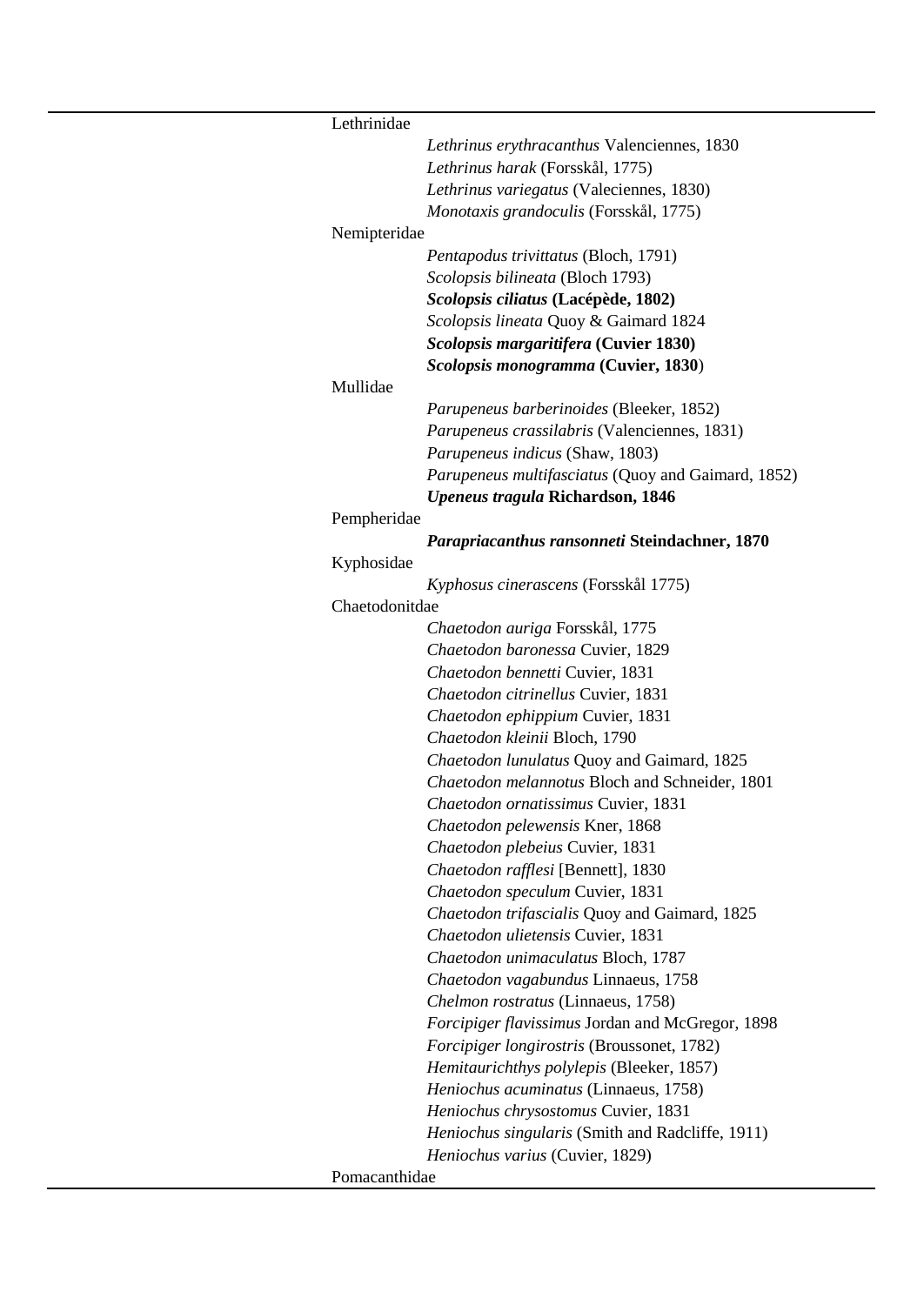*Apolemichthys trimaculatus* (Cuvier 1831) *Centropyge bicolor* (Cuvier 1831) *Centropyge bispinosa* (Günther 1860) *Centropyge vrolikii* (Bleeker 1853) *Genicanthus melanospilos* (Bleeker 1857) *Pomacanthus imperator* (Bloch 1787) *Pomacanthus sexstriatus* (Cuvier 1831) *Pomacanthus xanthometopon* (Bleeker 1853) *Pygoplites diacanthus* (Boddaert 1772) Pomacentridae *Abudefduf lorenzi* Hensley & Allen 1977 *Abudefduf sexfasciatus* (Lacépède 1801) *Abudefduf vaigiensis* (Quoy & Gaimard 1825) *Amblyglyphidodon aureus* (Cuvier 1830) *Amblyglyphidodon curacao* (Bloch 1787) *Amblyglyphidodon leucogaster* (Bleeker 1847) *Amphiprion clarkii* (Bennett 1830) *Amphiprion melanopus* Bleeker 1852 *Amphiprion percula* (Lacépède 1802) *Amphiprion perideraion* Bleeker 1855 *Amphiprion polymnus* (Linnaeus 1758) *Chromis amboinensis* (Bleeker 1871) *Chromis atripectoralis* Welander & Schultz 1951 *Chromis atripes* Fowler & Bean 1928 *Chromis margaritifer* Fowler 1946 *Chromis retrofasciata* Weber 1913 *Chromis ternatensis* (Bleeker 1856) *Chromis viridis* (Cuvier 1830) *Chromis weberi* Fowler & Bean 1928 *Chrysiptera rollandi* (Whitley 1961) *Chrysiptera talboti* (Allen 1975) *Dascyllus aruanus* (Linnaeus 1758) *Dascyllus melanurus* Bleeker 1854 *Dascyllus reticulatus* (Richardson 1846) *Dascyllus trimaculatus* (Rüppell 1829) *Dischistodus chrysopoecilus* (Schlegel & Müller 1839) *Dischistodus prosopotaenia* (Bleeker 1852) *Neoglyphidodon melas* (Cuvier 1830) *Neoglyphidodon nigroris* (Cuvier 1830) *Neoglyphidodon oxyodon* (Bleeker 1858) *Neopomacentrus azysron* (Bleeker 1877) *Neopomacentrus taeniurus* (Bleeker 1856) *Plectroglyphidodon lacrymatus* (Quoy & Gaimard 1825) *Pomacentrus amboinensis* Bleeker 1868 *Pomacentrus armillatus* Allen 1993 *Pomacentrus bankanensis* Bleeker 1854 *Pomacentrus cf. amboinensis* Bleeker, 1868 *Pomacentrus cf. wardi* Whitley 1927 *Pomacentrus colini* Allen 1991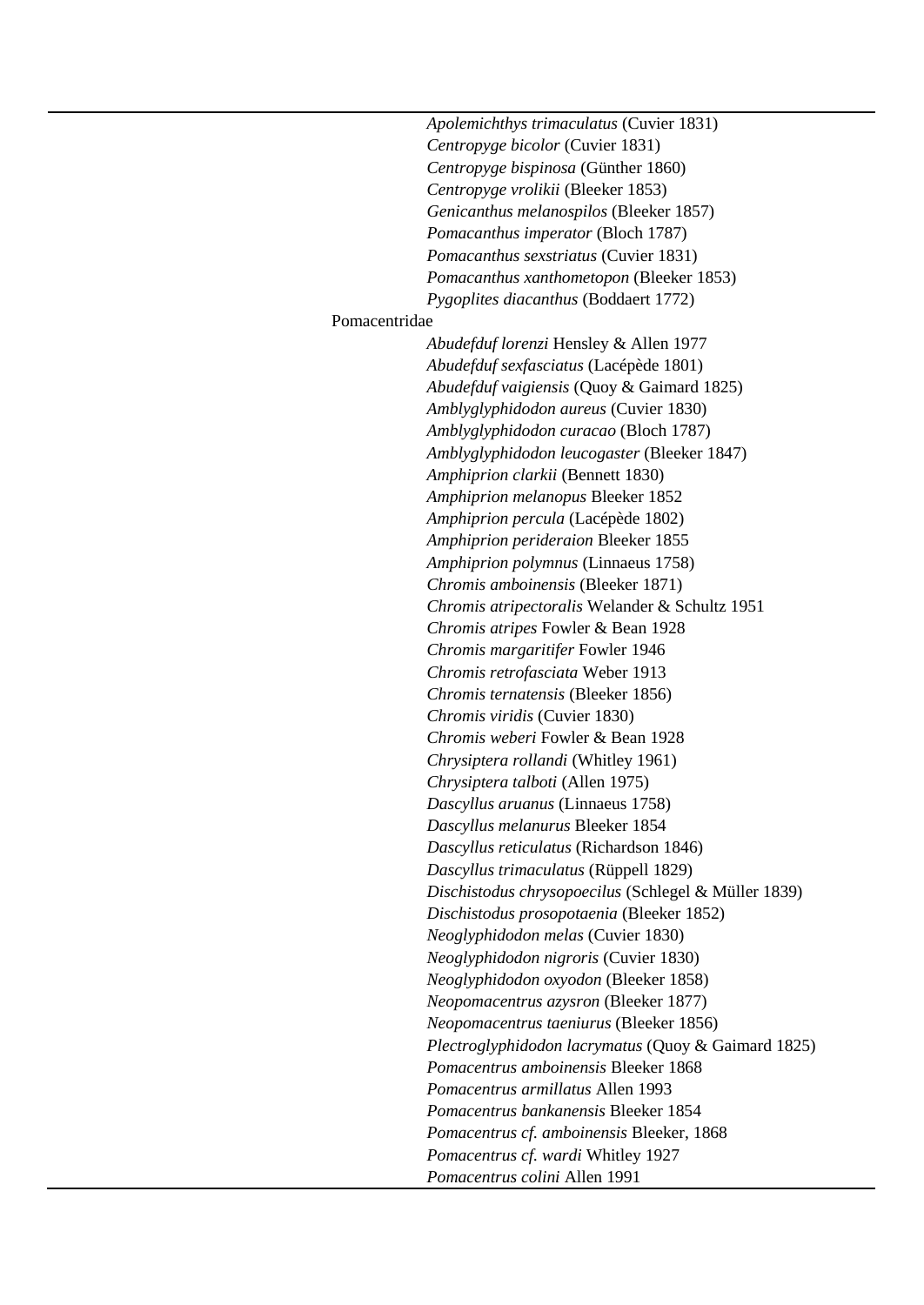|          | Pomacentrus grammorhynchus Fowler 1918             |
|----------|----------------------------------------------------|
|          | Pomacentrus moluccensis Bleeker 1853               |
|          | Pomacentrus nagasakiensis Tanaka 1917              |
|          | Pomacentrus nigromanus Weber 1913                  |
|          | Pomacentrus pavo (Bloch 1787)                      |
|          | Pomacentrus reidi Fowler & Bean 1928               |
|          | Premnas biaculeatus (Bloch 1790)                   |
|          | Stegastes albifasciatus (Schlegel & Müller 1839)   |
|          | Stegastes fasciolatus (Ogilby 1889)                |
|          | Stegastes nigricans (Lacépède 1802)                |
| Labridae |                                                    |
|          | Anampses neoguinaicus Bleeker, 1878                |
|          | <b>Bodianus anthioides (Bennet, 1832)</b>          |
|          | <i>Bodianus axillaris</i> (Bennet, 1832)           |
|          | <b>Bodianus bimaculatus Allen, 1973</b>            |
|          |                                                    |
|          | <i>Bodianus diana</i> (Lacépède, 1801)             |
|          | Bodianus mesothorax (Bloch and Schneider, 1801)    |
|          | Cheilinus chlorourus (Bloch, 1791)                 |
|          | Cheilinus digrammus (Lacépède, 1801)               |
|          | Cheilinus fasciatus (Bloch, 1791)                  |
|          | Cheilinus oxycephalus Bleeker 1853                 |
|          | Cheilinus trilobatus Lacépède, 1801                |
|          | Cheilinus undulatus Rüppell, 1835                  |
|          | Choerodon anchorago (Bloch, 1791)                  |
|          | Cirrhilabrus punctatus Randall and Kuiter, 1989    |
|          | Coris batuensis (Bleeker, 1856–57)                 |
|          | Coris gaimard (Quoy and Baimard, 1824)             |
|          | Epibulus insidiator (Pallas, 1770)                 |
|          | Gomphosus varius Lacépède, 1801                    |
|          | Halichoeres argus (Bloch and Schneider, 1801)      |
|          | Halichoeres biocellatus Schutlz, 1960              |
|          | Halichoeres chloropterus (Bloch, 1791)             |
|          | Halichoeres hortulanus (Lacépède, 1801)            |
|          | Halichoeres leucurus (Walbaum, 1792)               |
|          | Halichoeres melanurus (Bleeker, 1851)              |
|          | Halichoeres prosopeion (Bleeker, 1853)             |
|          | Halichoeres richmondi Fowler and Bean, 1928        |
|          | Halichoeres trimaculatus (Quoy and Gaimard, 1834)  |
|          | Hemigymnus fasciatus (Bloch, 1792)                 |
|          | Hemigymnus melapterus (Bloch, 1791)                |
|          | Hologymmnosus annulatus (Lacépède, 1801)           |
|          | Labrichthys unilineatus (Guichenot, 1847)          |
|          | Labroides dimidiatus (Valenciennes, 1839)          |
|          | Labropsis micronesica Randall, 1981                |
|          | Macropharyngodon meleagris (Valenciennes, 1839)    |
|          | Novaculichthys taeniourus (Lacépède, 1801)         |
|          | Oxycheilinus bimaculatus (Valenciennes 1840)       |
|          | Oxycheilinus digramma (Lacépède, 1801)             |
|          | Pseudocheilinus evanidus Jordan and Evermann, 1903 |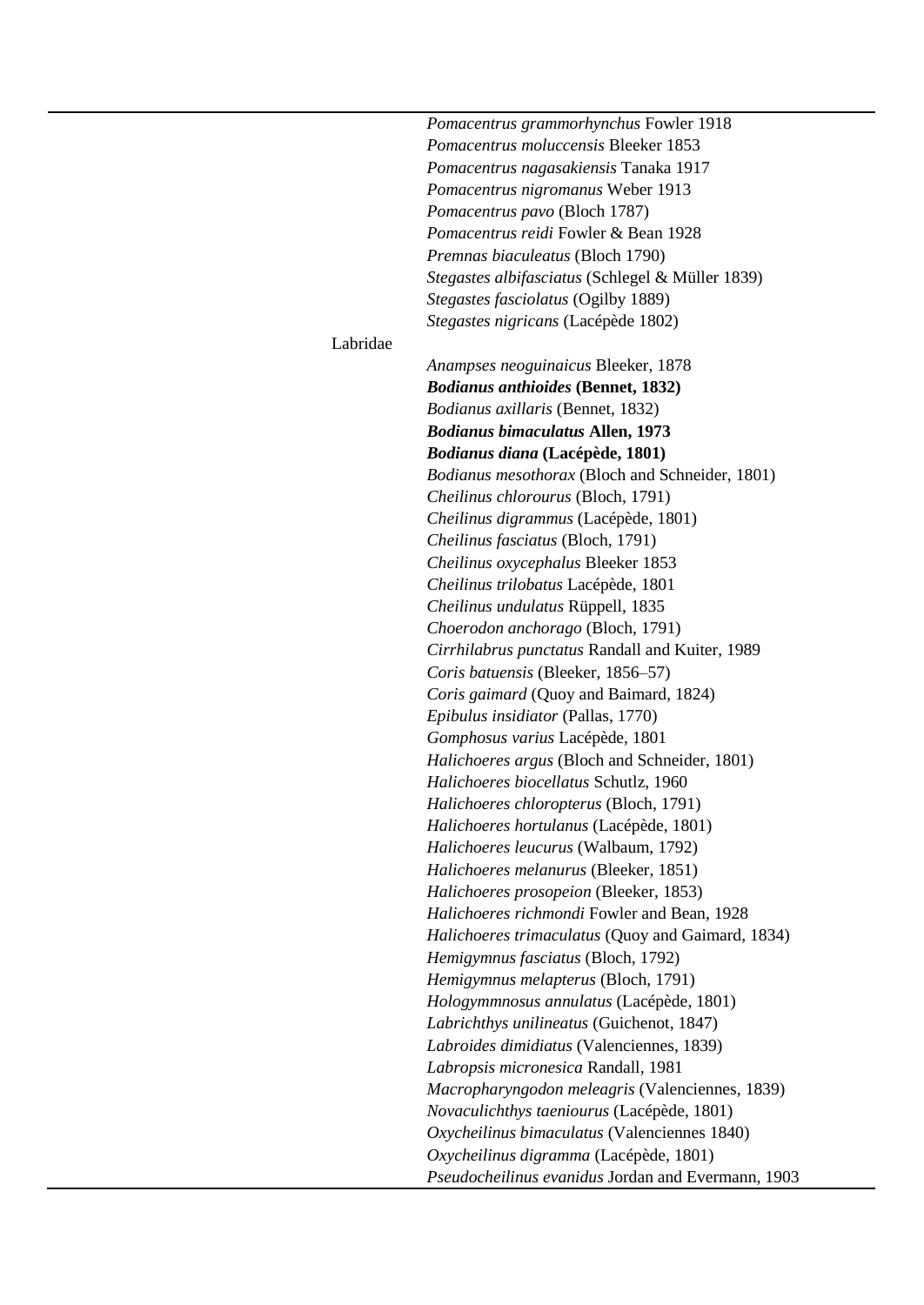|                | Pseudocheilinus octotaenia Jenkins, 1901                  |
|----------------|-----------------------------------------------------------|
|                | Pseudocheilinus sp.                                       |
|                | Stethojulis bandanensis (Bleeker, 1851)                   |
|                | Thalassoma hardwicke (Bennett, 1830)                      |
|                | Thalassoma lunare (Linnaeus, 1758)                        |
|                | Thalassoma lutescens (Lay and Bennett, 1839)              |
|                | Wetmorella nigropinnata (Seale, 1901)                     |
| Scaridae       |                                                           |
|                | Calotomus carolinus (Valenciennes 1840)                   |
|                | Calotomus spinidens (Quoy & Gaimard 1824)                 |
|                | Cetoscarus bicolor (Rüppell 1829)                         |
|                | Chlorurus bleekeri (de Beaufort 1940)                     |
|                | Chlorurus microrhinos (Bleeker 1854)                      |
|                | Chlorurus sordidus (Forsskål 1775)                        |
|                | Hipposcarus longiceps (Valenciennes 1840)                 |
|                |                                                           |
|                | Leptoscarus vaigiensis (Quoy & Gaimard 1824)              |
|                | Scarus chameleon Choat & Randall 1986                     |
|                | Scarus flavipectoralis Schultz 1958                       |
|                | Scarus frenatus Lacépède 1802                             |
|                | Scarus ghobban Forsskål 1775                              |
|                | Scarus niger Forsskål 1775                                |
|                | Scarus quoyi Valenciennes 1840                            |
|                | Scarus rivulatus Valenciennes 1840                        |
|                | Scarus schlegeli (Bleeker 1861)                           |
|                | Scarus spinus (Kner 1868)                                 |
| Pinguipedidae  |                                                           |
|                | Parapercis clathrata Ogilby, 1910                         |
|                | Parapercis hexophtalma (Cuvier 1829)                      |
|                | Parapercis lineopunctata Randall, 2003                    |
|                | Parapercis millepunctata (Günther, 1860)                  |
|                | Parapercis xanthozona (Bleeker, 1849)                     |
| Trichonotidae  |                                                           |
|                | <b>Trichonotus setiger Bloch &amp; Schneider 1801</b>     |
| Tripterygiidae |                                                           |
|                | <i>Enneapterygius</i> sp.                                 |
|                | Helcogramma sp. 1                                         |
|                | Helcogramma sp. 2                                         |
|                | Helcogramma striatum Hansen, 1986                         |
| Blenniidae     |                                                           |
|                | Aspidontus taeniatus Quoy and Gaimard, 1834               |
|                | Blenniella cf. gibbifrons (Quoy and Baimard, 1824)        |
|                | Crossosalarias macrospilus Smith-Vaniz and Springer, 1971 |
|                | Ctenogobiops sp.                                          |
|                |                                                           |
|                | <b>Ecsenius namiyei (Jordan and Evermann, 1902)</b>       |
|                | Ecsenius yaeyamaensis (Ayoagi, 1954)                      |
|                | Meiacanthus grammistes (Valenciennes, 1836)               |
|                | Meiacanthus vittatus Smith-Vaniz, 1976                    |
|                | Plagiotremus laudandus (Whitley, 1961)                    |
|                | Plagiotremus rhinorhynchos (Bleeker, 1852)                |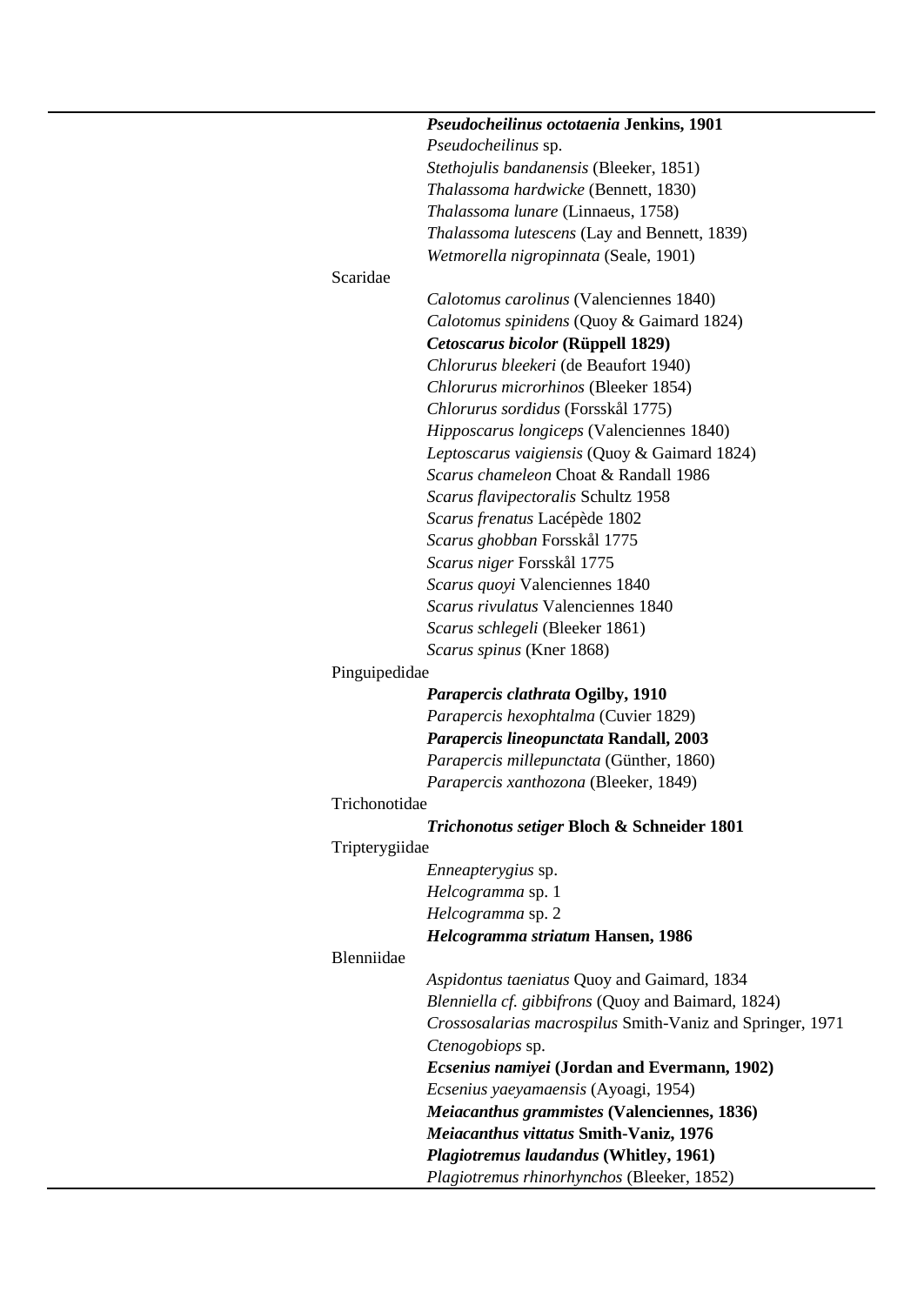| Gobiesocidae  |                                                      |
|---------------|------------------------------------------------------|
|               | Diademichthys lineatus (Sauvage, 1883)               |
|               | Discotrema crinophila Briggs, 1976                   |
| Callionymidae |                                                      |
|               | <b>Callionymus enneactis Bleeker, 1879</b>           |
|               | Dactylopus dactylopus (Valenciennes, 1837)           |
|               | <b>Synchiropus stellatus Smith, 1963</b>             |
| Gobiidae      |                                                      |
|               | Amblyeleotris arcupinna Mohlmann and Munday, 1999    |
|               | Amblyeleotris guttata (Fowler, 1938)                 |
|               | <b>Amblyeleotris randalli Hoese and Steene, 1978</b> |
|               | Amblygobius decussatus (Bleeker, 1855)               |
|               | Amblygobius phaelena (Valenciennes, 1837)            |
|               | <b>Amblygobius rainfordi Whitley, 1940</b>           |
|               | <b>Bryaninops amplus Larson, 1985</b>                |
|               | <b>Bryaninops loki Larson, 1985</b>                  |
|               | Calumia sp. 1                                        |
|               | Calumia sp. 2                                        |
|               | Cryptocerus sp.                                      |
|               | Eviota sp.                                           |
|               | Exyrias belissimus (Smith, 1959)                     |
|               | <b>Fusigobius inframaculatus (Randall, 1994)</b>     |
|               | <b>Fusigobius signipinnis Hoese &amp; Obika 1988</b> |
|               | Fusigobius sp.                                       |
|               | Gobidae sp. 1                                        |
|               | Gobidae sp. 2                                        |
|               | Gobidae sp. 3                                        |
|               | Gobiodon okinawae Sawada, Arai & Abe, 1972           |
|               | Istigobius goldmanni (Bleeker, 1852)                 |
|               | Istigobius ornatus (Rüppell, 1830)                   |
|               | Istigobius rigilius (Herre, 1953)                    |
|               | Oplopomus oplopomus (Valenciennes, 1837)             |
|               | Oxudercinae sp.                                      |
|               | Paragobiodon xanthosomus (Bleeker, 1852)             |
|               | Periophthalmus argentilineatus Valenciennes, 1837    |
|               | Pleurosicya bilobata (Koumans, 1941)                 |
|               | Pleurosicya micheli Fourmanoir, 1971                 |
|               | Pleurosicya mossambica Smith, 1959                   |
|               | <i>Priolepis</i> sp.                                 |
|               | Signigobius biocellatus Hoese & Allen 1977           |
|               | Trimma sp. 1                                         |
|               | Trimma sp. 2                                         |
|               | Trimma sp. 3                                         |
|               | Trimma caesiura Jordan & Seale 1906                  |
|               | Trimma macrophthalma (Tomiyama, 1936)                |
|               | Trimma okinawae (Aoyagi, 1949)                       |
|               | Trimma striatum (Herre 1945)                         |
|               | Valenciennea helsdingenii (Bleeker 1858)             |
|               | Valenciennea puellaris (Tomiyama 1956)               |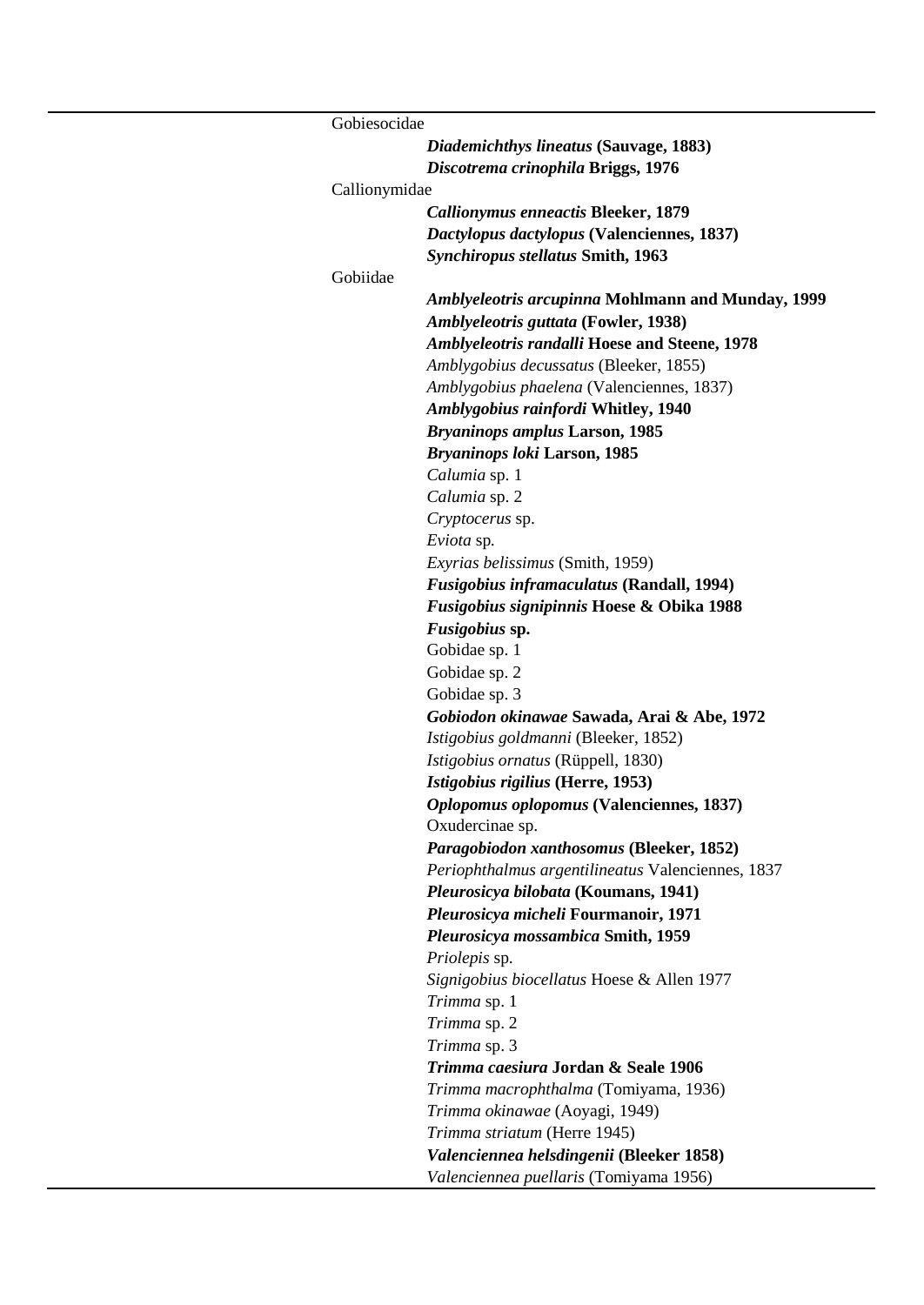|                   |               | Valenciennea strigata (Broussonet, 1782)                  |
|-------------------|---------------|-----------------------------------------------------------|
|                   | Xenisthmidae  |                                                           |
|                   |               | Xenisthmus cf. polyzonatus (Klunzinger 1871)              |
|                   | Pterelotridae |                                                           |
|                   |               | Nemateleotris decora Randall & Allen 1973                 |
|                   |               | Nemateleotris magnifica Fowler 1938                       |
|                   |               | Ptereleotris evides (Jordan & Hubbs 1925)                 |
|                   | Ephippidae    |                                                           |
|                   |               | Platax orbicularis (Forsskål, 1775)                       |
|                   |               | Platax pinnatus (Linnaeus, 1758)                          |
|                   |               | Platax teira (Forsskål, 1775)                             |
|                   | Zanclidae     |                                                           |
|                   |               | Zanclus cornutus (Linnaeus 1758)                          |
|                   | Acanthuridae  |                                                           |
|                   |               | Acanthurus auranticavus Randall, 1956                     |
|                   |               | Acanthurus fowleri de Beaufort, 1951                      |
|                   |               | Acanthurus grammoptilus Richardson, 1843                  |
|                   |               | Acanthurus lineatus Linnaeus, 1758                        |
|                   |               | Acanthurus nigrofuscus (Forsskål, 1775)                   |
|                   |               | Acanthurus nigroris Valenciennes, 1835                    |
|                   |               | Acanthurus olivaceus Bloch and Schneider, 1801            |
|                   |               | Acanthurus pyroferus Kittlitz, 1834                       |
|                   |               | Acanthurus triostegus (Linnaeus, 1758)                    |
|                   |               | Ctenochaetus binotatus Randall, 1955                      |
|                   |               | Ctenochaetus striatus (Quoy and Baimard, 1825)            |
|                   |               | Naso brevirostris (Cuvier, 1829)                          |
|                   |               | Naso lituratus (Forster, 1801)                            |
|                   |               | Naso vlamingii (Valenciennes, 1835)                       |
|                   | Siganidae     |                                                           |
|                   |               | Siganus argenteus (Quoy & Gaimard 1825)                   |
|                   |               | Siganus javus (Linnaeus 1766)                             |
|                   |               | Siganus puellus (Schlegel 1852)                           |
|                   |               | Siganus spinus (Linnaeus 1758)                            |
|                   |               | Siganus vulpinus (Schlegel & Müller 1845)                 |
|                   | Sphyraenidae  |                                                           |
|                   |               | Sphyraena flavicauda Rüppell 1838                         |
|                   |               | Sphyraena genie Klunzinger 1870                           |
|                   | Scombridae    |                                                           |
|                   |               | Euthynnus affinis (Cantor 1849)                           |
|                   |               | Katsuwonus pelamis (Linnaeus 1758)                        |
|                   |               | Rastrelliger kanagurta (Cuvier 1816)                      |
|                   |               | Scomberoides lysan (Forsskål 1775)                        |
|                   |               | Scomberoides tol (Cuvier 1832)                            |
| Pleuronectiformes |               |                                                           |
|                   | Bothidae      |                                                           |
|                   |               | <b>Bothus mancus (Broussonet, 1782)</b>                   |
|                   | Soleidae      |                                                           |
|                   |               | Pardachirus pavoninus (Lacépède 1802).<br>Pardachirus sp. |
|                   |               |                                                           |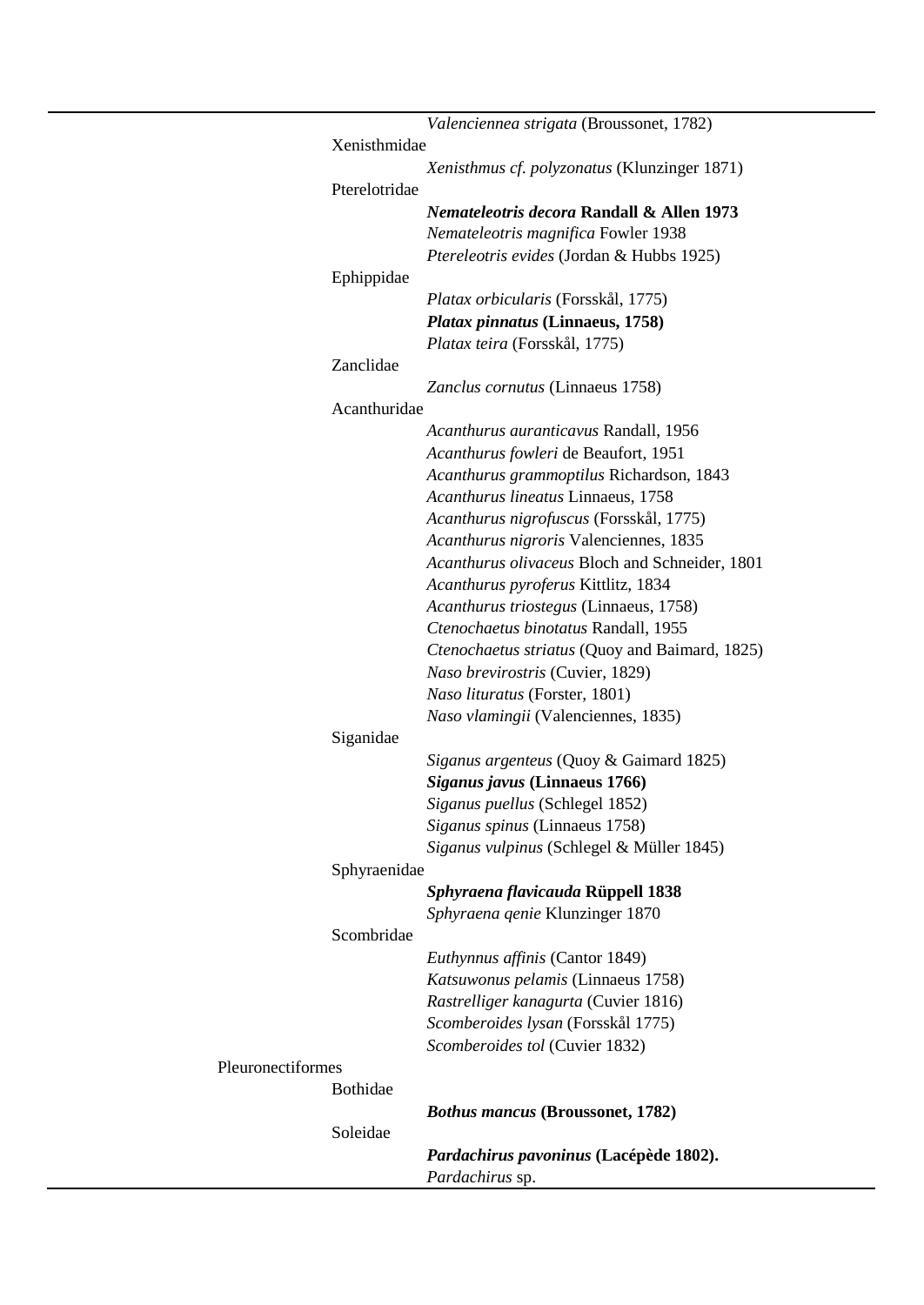| Tetraodontiformes |                                                       |  |
|-------------------|-------------------------------------------------------|--|
| Balistidae        |                                                       |  |
|                   | Abalistes stellatus ([Lacépède, 1798])                |  |
|                   | Balistapus undulatus (Park, 1797)                     |  |
|                   | Balistoides conspicillum (Bloch and Schneider, 1801)  |  |
|                   | Balistoides viridescens (Bloch and Schneider, 1801)   |  |
|                   | Melichthys vidua (Richardson, 1845)                   |  |
|                   | Pseudobalistes flavimarginatus (Rüppell, 1829)        |  |
|                   | Rhinecanthus aculeatus (Linnaeus, 1758)               |  |
|                   | Rhinecanthus verrucosus (Linnaeus, 1758)              |  |
|                   | Sufflamen bursa (Bloch and Schneider, 1801)           |  |
|                   | Sufflamen chrysopterus (Bloch and Schneider, 1801)    |  |
| Monacanthidae     |                                                       |  |
|                   | Aluterus scriptus (Osbeck 1765)                       |  |
|                   | Cantherhines dumerilii (Hollard 1854)                 |  |
|                   | Cantherhines pardalis (Rüppell 1837)                  |  |
|                   | Monacanthus chinensis (Osbeck, 1765)                  |  |
|                   | Oxymonacanthus longirostris (Bloch & Schneider, 1801) |  |
|                   | Pervagor cf. melanocephalus (Bleeker, 1853)           |  |
|                   | Pervagor janthinosoma (Bleeker, 1854)                 |  |
|                   | Rudarius minutus Tyler, 1970                          |  |
| Ostraciidae       |                                                       |  |
|                   | Lactoria cornuta (Linnaeus, 1758)                     |  |
|                   | Ostracion cf. cubicus Linnaeus, 1758                  |  |
|                   | Ostracion meleagris Shaw, 1796                        |  |
|                   | Ostracion solorensis Bleeker, 1853                    |  |
| Tetradontidae     |                                                       |  |
|                   | Arothron caeruleopunctatus Matsuura 1994              |  |
|                   | Arothron hispidus (Linnaeus 1758)                     |  |
|                   | Arothron manilensis (Marion de Procé 1822)            |  |
|                   | Arothron mappa (Lesson 1831)                          |  |
|                   | Arothron nigropunctatus (Bloch & Schneider 1801)      |  |
|                   | Arothron stellatus (Anonymous 1798)                   |  |
|                   | Canthigaster compressa (Marion de Procé 1822)         |  |
|                   | Canthigaster janthinoptera (Bleeker, 1855)            |  |
|                   | Canthigaster papua (Bleeker 1848)                     |  |
|                   | Canthigaster valentini (Bleeker 1853)                 |  |
|                   | Tetradontidae sp.                                     |  |
| Diodontidae       |                                                       |  |
|                   | Diodon hystrix Linnaeus, 1758                         |  |

Phylogenetic classification after [44]. Species in **BOLD** were not observed during the January 2011 survey, but reported in the literature or in museum collections Species were identified to the finest taxonomic resolution possible

### **Figure 3 Ten most species rich families based on Table 2**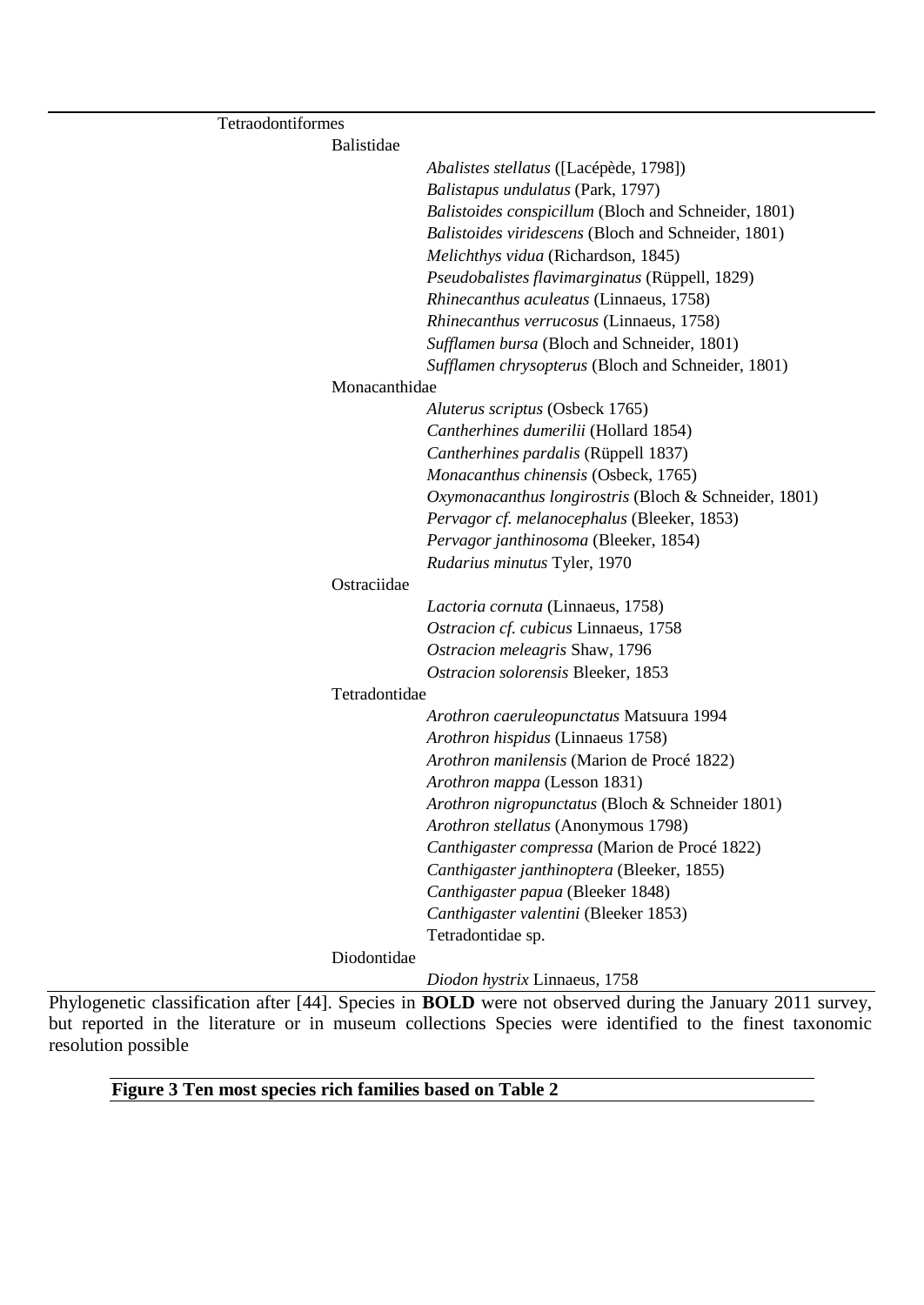#### **Species richness**

We used two different methods to generate species richness estimates, using a combined data set that includes both our field-based sampling records and reports from the literature. We first calculated Allen's [11] Coral Fish Diversity Index (CFDI), which is the sum of species numbers in the Acanthuridae, Chaetodontidae, Pomacanthidae, Pomacentridae, Labridae and Scaridae families. The CDFI value for Bootless Bay is 158, which when used to estimate total number of fish species in the region yields values between 515 and 558.

We also used an incident based methodology that specifically calculates species richness based on presence absence and not density of species [12,13]. The results from the incidentbased estimators resolved consistently larger values, with the Incident-based Coverage Estimator (ICE) estimating 949 species and the Chao 2 estimating 939 species (95% confidence: 767–74 to 1187 species).

## **Discussion**

Papua New Guinea lies within the Coral Triangle, the global epicenter of marine biodiversity. While the mechanisms underlying the Coral Triangle epicenter of diversity phenomenon remain to be fully explored [14-17], the pattern itself has been reported for well over a century [18]. Different analytical methods used to estimate species number in Bootless Bay have resulted in varying species estimates. Our species CFDI estimates  $(n=515-558)$  are substantially lower than those estimated for other areas in PNG ( $n > 800$ , [11]). More data rich ecological estimates resulted in approximately 940 species in Bootless Bay. We suggest that the latter estimates are more in line with the true species number, as the CFDI extrapolates total diversity from several surrogate families, while the ICE and Chao 2 estimators incorporate a richer data set by generating estimates based on all species encountered. The CFDI may be disproportionably impacted by fisheries pressure as it relies on families of fish, such as Scarids (parrotfish) and Labridae (wrasses), which contain several economically valuable species. Therefore species richness estimates based on the CFDI may be highly sensitive to fisheries pressure. However we retain the CFDI measurements in order to be able to make our data set comparable to other with other published literature.

In absolute numbers the ichthyofauna of Bootless Bay is diverse, with more species of reef fish present than in Belize (n = 369), Kiribati (n = 426), the Bahamas (n = 457), or the Cook Islands  $(n = 477)$  [19], but see [20]. Despite the large absolute number of species, the relative species composition of Bootless Bay, when compared to other sites in Papua New Guinea, is rather depauperate. Allen et al… [11] reported species numbers of 1313 reef fish for Milne Bay and 850 for Madang, while Munday et al… list 881 for Kimbe Bay, PNG, using the more conservative CFDI methodology (pers. com with Phil Munday - James Cook University for reference our Bootless Bay value using the same methodology estimated 515–558 species). Other species lists for sites in Papua Province in the Republic of Indonesia include 1511 species for the Bird's Head peninsula as a whole [21] and 1357 from Raja Ampat alone [22]. We urge caution in making direct comparisons among these regions, as sampling effort is unequal, disproportionately influencing low diversity areas such as Bootless Bay. As additional surveys are carried out within Bootless Bay we anticipate an increase in the diversity of species recorded.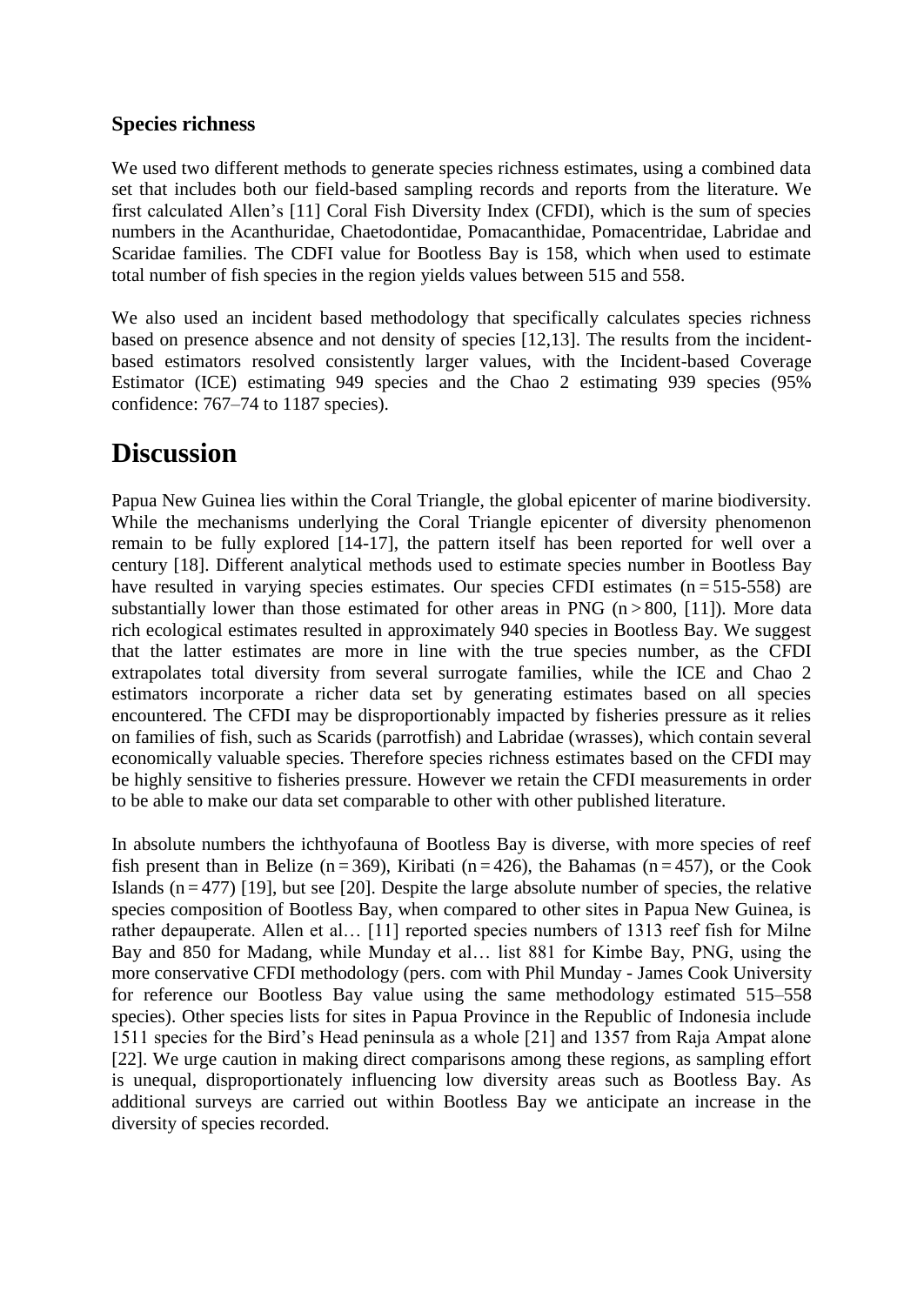Bootless Bay differs in habitat complexity from other regions of Papua New Guinea, which could contribute to the differences seen in species numbers. While Milne Bay and Kimbe Bay contain a wide diversity of habitats [11,23], Bootless Bay has relatively low complexity with fewer habitat types (Allen pers. com.), suggesting that habitat availability could be a contributing factor to differences in species diversity.

Bootless Bay's reefs lie less than 10 km from Port Moresby, a city with an urban population of over 300,000, the largest in Melanesia. A large portion of this population comes from internal migration from rural areas into Port Moresby. Because of this influx, the marine resources of Bootless Bay are increasingly used to provide protein for this rapidly growing urban population [24]. Port Moresby has been the country's major population center since colonial times, and the impacts of its population on local reefs, while certainly larger than historical levels, are by no means new occurrences.

Along with primary resource use, the reefs of Bootless Bay are also influenced by siltation from freshwater sources. The quality of these inflows has been severely impacted due to upstream conversion of primary and secondary forests into agricultural land coupled with the unplanned urban growth around squatter villages [10,25]. It is likely that the proximity of these reefs to the country's population center, and the resource exploitation and habitat degradation that proximity entails, also contribute to the low species diversity in Bootless Bay.

A recent study [26] examining the percentage of living coral cover at four stations located on fringing and patch reefs reported a steady decline in coral cover that correlated with distance from the Bootless Bay coastline. Although a correlation between percentage coral cover and sediment levels was not significant due to the small sample size, a detailed study is required to better understand the impact of siltation on living coral decline in the bay and how this can contribute to habitat loss and a reduction in fish diversity. Furthermore, this will allow for appropriate management decisions to be made regarding construction projects and land use practices in nearby areas.

#### **Conservation in Bootless Bay**

The reefs of Papua New Guinea face a suite of threats from local impacts (over-fishing, development, siltation), transnational (shifts in fisheries pressure, live reef fish trade) and global sources (increased sea surface temperatures, oceanic acidification) [8,27,28]. Despite these threats, the reefs still house a high diversity of fishes and are a critical national resource for hundreds of thousands of people. Proper management of these reefs depends on first identifying the state of the reefs and then taking actions to mitigate threats to them.

The results presented here regarding fish biodiversity represent an important step in identifying the state of the reefs of Bootless Bay. While we acknowledge that our species list is incomplete, listing the species living here in 2011 establishes a baseline of fish diversity that is necessary for future conservation action. Tracking species' presence and absence is an important way to monitor ecosystems, and future surveys that fail to detect species present in our list will suggest a further degradation of these reefs. Additional studies that record species abundances as well as species richness would complement our study and enrich the conservation utility of ichthyologic surveys. Recording abundance of several key fisheries species which are indicative of healthy reefs, including large groupers (*Epinephelus polyphekadion, Plectropomus leopardus*) jacks (*Caranx melampygus*) and sharks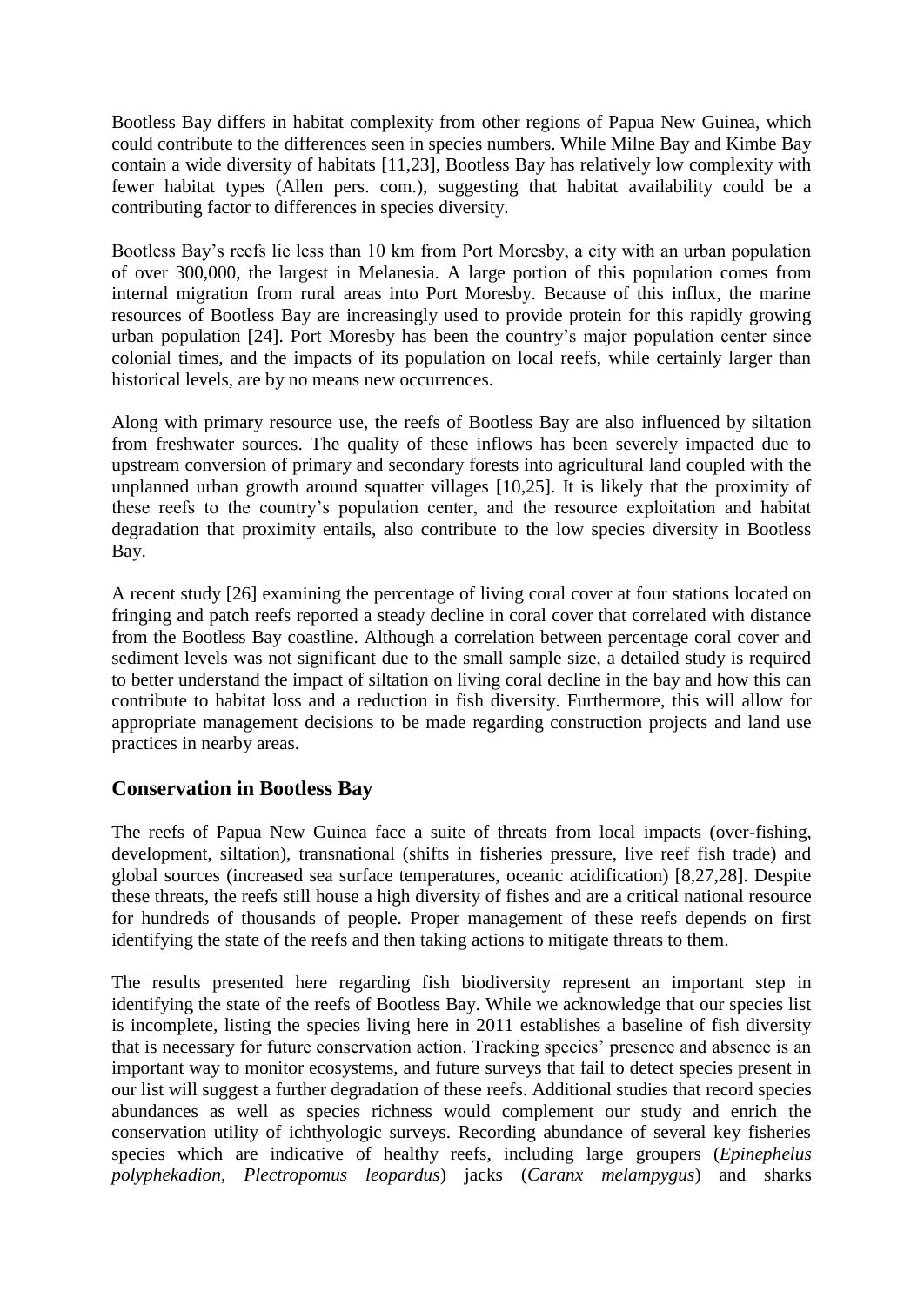(*Carcharhinus melanopterus*) may provide more fine scaled environmental monitoring than simply presence or absence data [29]. Similarly tracking changes in parrotfish abundance will allow for monitoring of ecological important guilds, the removal of which can have drastic changes to reef functioning [30]. Additionally, by placing emphasis on large, easily identified species one is able to leverage citizen scientists to help monitor changes in reef quality. Such recreational diver surveys have been helpful in tracing large scale biodiversity patterns in the Caribbean [31] and the Pacific [32].

Effective conservation of reef resources often requires a multifaceted approach that includes a mixture of no-take zones, sustainable economic development and local community participation [8,33,34]. Bootless Bay has all of these necessary components, including a small no-take reserve around Motupore Island, an ecologically-minded dive resort that requires healthy reefs for its livelihood and, through the auspices of the University of Papua New Guinea, a cadre of educated and well-trained local conservation practitioners. The expansion of the marine protected area (MPA) and subsequent increased educational, employment and monitoring opportunities would provide additional protection for these reefs, which in turn could potentially benefit the local tourism economy. In theory a small "environmental health" tax levied on divers could potentially offset the cost of running the reserve [35,36]. However, it is important to note that the effectiveness of an MPA is dependent on the cultural context within which it is enacted, and we caution against coarse grain conservation measures that do not involve local stakeholder participation [27,37,38].

#### **Bioinformatic resources**

In a recent review Drew [39] highlighted the role that bioinformatic resources can play in conserving biodiversity. A major point was the ability of on-line resources to facilitate research countries that are rich in biodiversity but poor in conservation resources. In this spirit we have chosen to publish our work here, in an open-access journal, so that the people who are most in need of these data are not limited in their access to them. We have also published the species list in Dryad, an international, freely accessible, data depository site (datadryad.org) to facilitate the wide distribution of our data. It may be accessed with the doi:10.5061/dryad.k2v04.

We also envision this checklist serving as a living document that has an updated list augmented annually as new species are described or identified or as existing taxonomies are modified. In addition, we will work with other researchers in the region to maintain a comprehensive record of species as they are observed. This checklist is an excellent avenue to engage citizen scientists in monitoring. By encouraging submission from recreational divers, snorkels and anglers we are able to incorporate a more thorough temporal and spatial sampling regime that complements existing synoptic surveys. Similar programs have been instrumental in recording shifts in species abundance brought about by climate change [30] and in helping to describe subtle shifts in community structure [40]. This type of dynamic publishing would not have been possible as little as five years ago, and we encourage other researchers to follow this model and make their data as broadly accessible as possible.

## **Conclusions**

In summary we present a list of 485 species of marine fishes found in the Bootless Bay region of Papua New Guinea. We use these data to extrapolate a total species richness of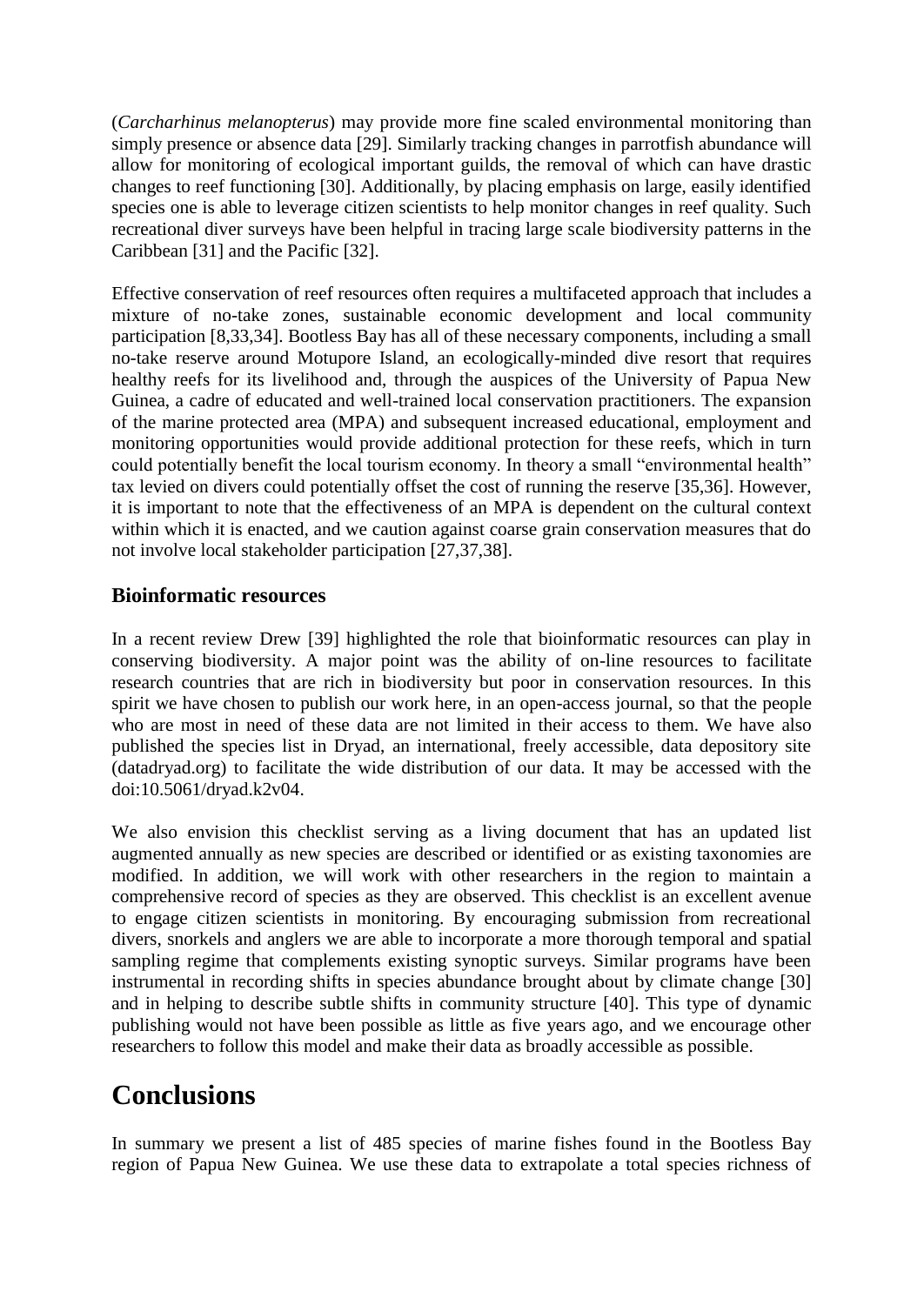approximately 940 species. The species richness of Bootless Bay is lower than other reports for reefs around the island of New Guinea (including those in Papua New Guinea and the Indonesian province of West Papua). This lower species number is probably a combination of natural (lower habitat complexity) and anthropogenic (fisheries pressure, upland habitat modification) stressors. Further sampling in the region, will undoubtedly result in additional species being recorded for the area. However, the major contribution of the present work is to clearly delineate, both spatially and temporally the marine fish biodiversity of reefs of Bootless Bay. Moreover we present a detailed methodology so that future researchers can produce directly comparable datasets.

## **Methods**

#### **Specimen collection**

Specimens were collected from January  $15-27<sup>th</sup>$ , 2011, as part of a joint Field Museum of Natural History and University of Papua New Guinea expedition. We used a variety of methods to obtain specimens including rotenone stations, spear fishing, fish market purchases, hand line fishing and in some cases capture of samples by hand. All necessary permits and permissions were obtained from the University of Papua New Guinea (which manages the Motupore Island Research Station) and the PNG Department of Environment and Conservation (the relevant regulatory body concerned with protection of wildlife), and all collections were made with the permission of and in accordance with the laws of Papua New Guinea and the United States as well as all applicable international treaties.

For rotenone stations [41] we identified a small (2 m) tabular coral (usually *Acropora* sp.) that was isolated by at least 2 m of sand. The depth of each station varied between 3–32 m, all within safe SCUBA depth. Approximately 1 kg of rotenone mixed with 1 l of saltwater and a small portion of dish soap to act as an emulsifier was combined and distributed *in situ* over the surface of the tabular coral by one diver. Two to four additional individuals positioned themselves 1–2 m above the initial rotenone 'cloud' to capture larger fishes escaping. After an initial period of  $\sim 10$  min all divers descended to the bottom and searched in expanding circles for fish that had succumbed to the effects of rotenone. Collections typically took 2 person/h.

For spear fishing stations we targeted fishes along isolated patch reefs or a section of barrier reef. Sampling individual fishes in this way maximizes diversity and minimizes the ecological impact of collecting. Because larger predatory fishes were extremely rare (e.g., only two individual sharks were spotted despite 120 hours of diving), we chose to record but not collect large members of Serranidae (e.g., *Plectropomus laevis, P. leopardus*), Carangidae (e.g., *Caranx melampygus*) and Carcharhinidae (*Carcharhinus melanopterus*). Collecting effort as measured by raw number of individuals decreased as spear sampling effort increased simply because we collected common species early. However, the number of new species collected continued to increase even up until the final spear fishing station (2 new species collected at Station 33 - Table 1).

We also collected specimens from one of four large fish markets in Port Moresby. The market was stocked by  $~40$  individual retailers, and from interviewing them we found that most fishing was done with hand lines or nets on small boats driven by <60 hp engines. Because this was an active market all species were, by definition, commercially exploited.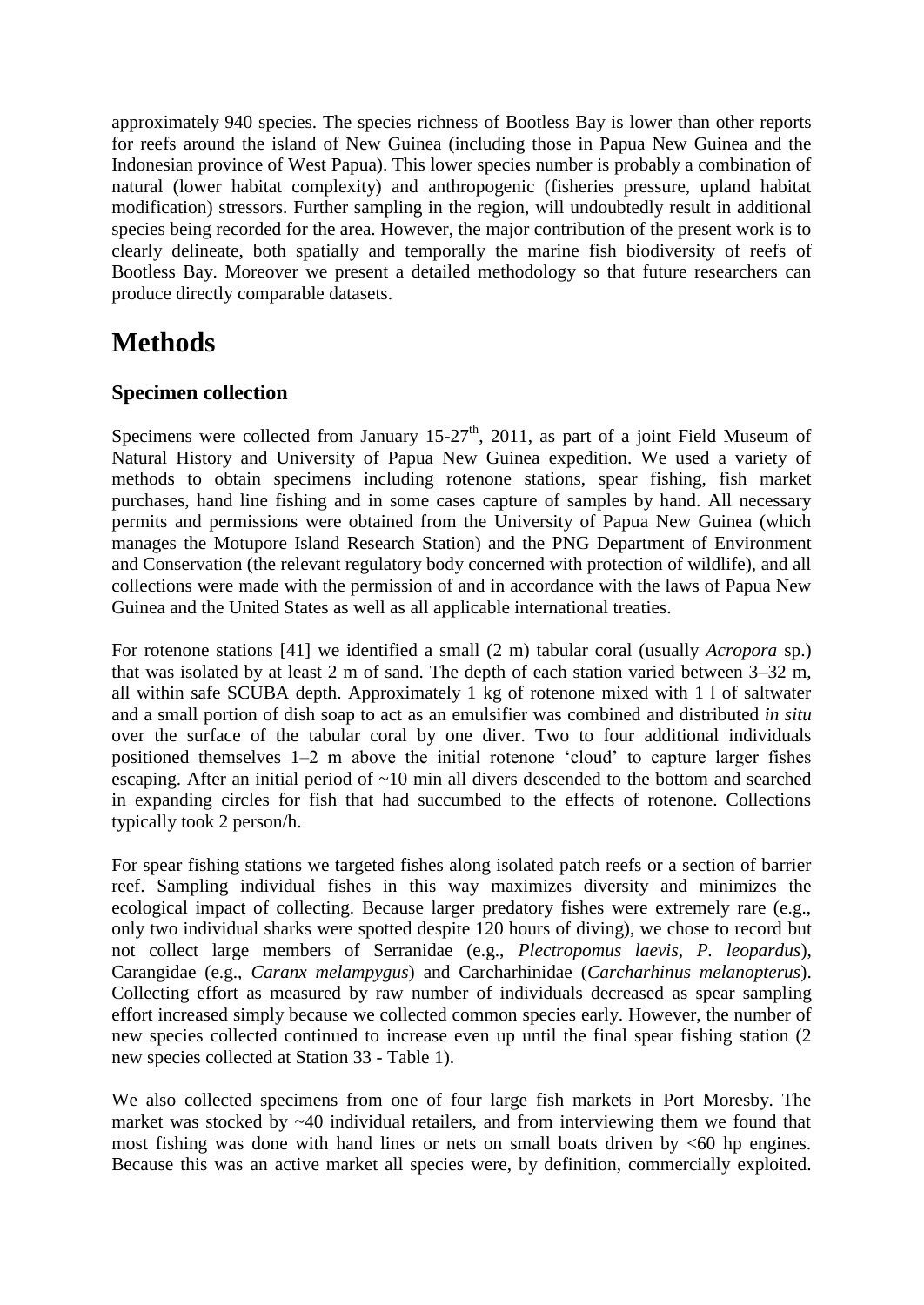We saw several species for sale at the market that were not found during our collections (e.g. *Caranx sexfasciatus*, *Megalops cyprinoids*, *Moolgarda seheli*, *Rastrelliger kanagurta* and *Euthynnus affinis*). The presence of *R. kanagurta* and *E. affinis* suggests that the fishers were expanding their effort to offshore, non-reef areas, although the power of the boats' engines and lack of refrigeration onboard probably precludes the fishers from traveling too great a distance from the region. Port Moresby lies on a shallow continental margin, but because the shelf break occurs relatively close (Figure 1) at about 135–140 m, fishers from the region have easy access to open water species [42].

Individual fish were photographed and identified to species level within two hours of collecting. Most individuals had small pieces of muscle or gill tissue subsampled and preserved in 95% EtOH for future DNA analysis. All specimens were then fixed in formalin or skeletonized and ultimately deposited in the collections of the Field Museum of Natural History. Field identifications were later validated or revised in the laboratory using keys and the Field Museum's reference collections. Current taxonomic rank assignment, valid names and species distributions were evaluated using FishBase [19], the Encyclopedia of Life (www.eol.org) and Randall [43,44]. In our total species list we also included data from Baine and Harasti [45] and on-line museum collections accessed through www.fishnet2.net with the "Search Polygon" feature centered around Bootless Bay.

#### **Species accumulation analysis**

We used EstimateS 8.2 [13] to generate a species accumulation curve (or sample-based rarefaction curve *sensu* [46]) for our field based sampling. We first randomized our sampling sites with 50 randomizations and then generated the Mau Tau richness function and the associated 95% confidence intervals [13,46].

#### **Species richness analysis**

To calculate estimates of total species number, we used a combined data set that includes both our collections records and reports from the literature and generated Allen's [11] Coral Fish Diversity Index (CFDI). This index is the sum of species numbers in Acanthuridae, Chaetodontidae, Pomacanthidae, Pomacentridae, Labridae and Scaridae. The CDFI can then be used to generate an estimate of total species number for the larger region  $(>50,00 \text{ km}^2)$  and the specific area  $(<2000 \text{ km}^2$ ) using the formulae

(1) 4.234 x CFDI - 114.446 = total fauna in a surrounding area greater than 50,000 km<sup>2</sup> and

(2)  $3.39 \times \text{CFDI} - 20.595 = \text{total fauna in a surrounding area less than } 2000 \text{ km}^2$  [11].

Finally, we calculated two estimates of species richness using the software EstimateS 8.2 [13]: the Incidence -based Coverage Estimator (ICE) [12] and the non-parametric Chao 2 [47,48].

Both metrics share the advantage of basing estimates on presence/absence data while taking into account species not present in any samples [13]. They differ in the relative weights they place on rare species, with ICE being based on species found in 10 or fewer locations, with Chao 2 being driven more by the number of singletons or doubletons in the data set [49]. Because we tried to minimize the ecological impacts of our collecting, in general we did not collect more than a few individuals of any individual species, thus metrics that require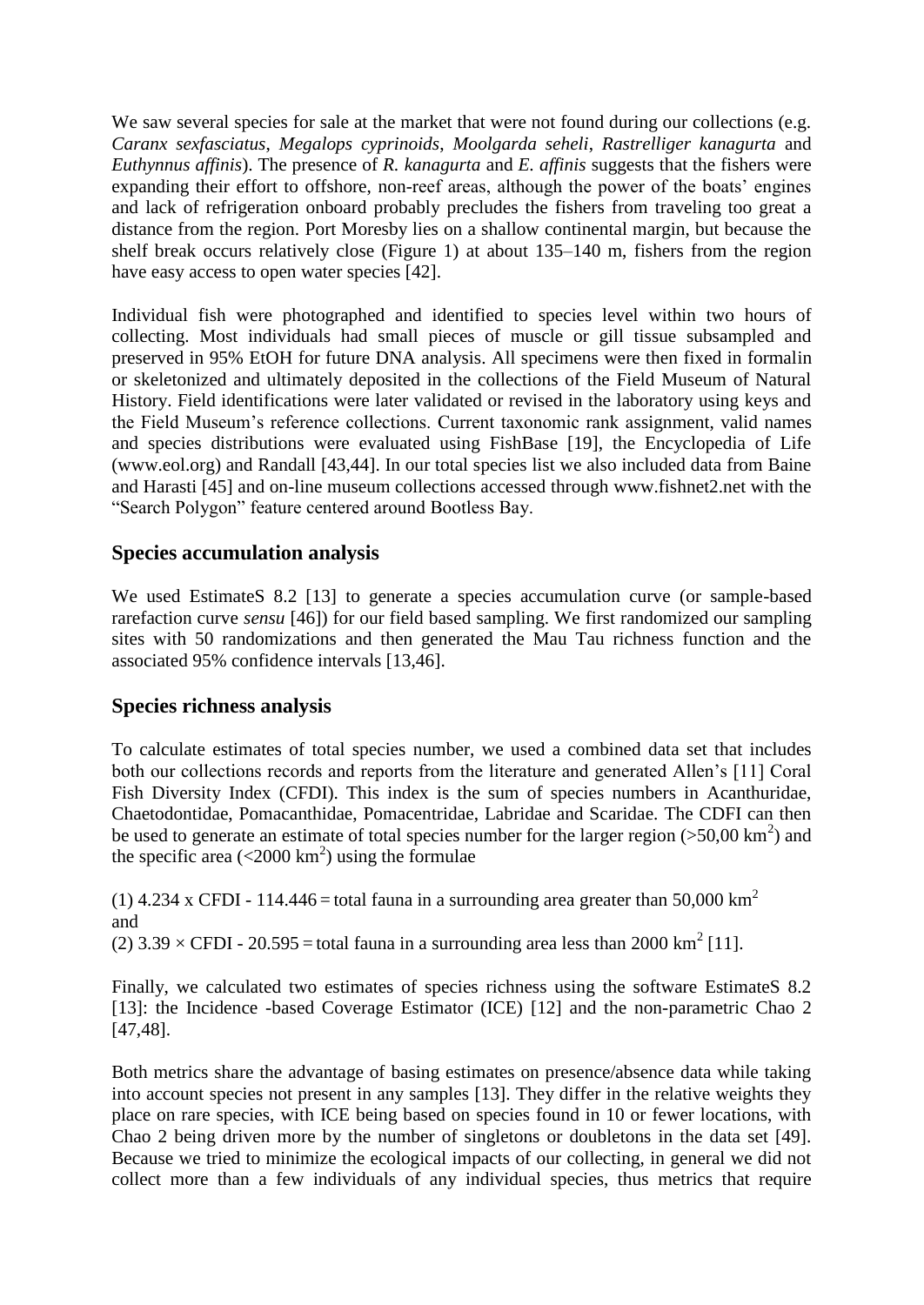abundance information to estimate species richness would be skewed by our collecting methodology.

# **Competing interests**

The authors declare that they have no competing interests

## **Authors' contributions**

Sampling strategy and trip logistics were designed by JD MW and AM. Samples were collected by JD MW JM and CB, with permitting help from AM. Species were identified by MW JD JM CB AR and DH, with species richness estimates performed by JD AR and DH. The manuscript was written by JD JM MW and AM. All authors read and approved the final manuscript.

### **Acknowledgements**

We would like to thank J.M. Henss and C.P. West for their helpful thoughts and comments. Field collections were assisted by T. Daure, R. Gabiobu, M. Maniwavie, B. Petsul, E. Tovue , B. Sabub, R. Totome and N. Vincent. Two anonymous reviewers and S. Blanchet greatly improved the quality of an earlier version of this manuscript.

Funding was provided by a National Science Foundation (NSF) Postdoctoral Fellowship to J.A.D. (DBI-0805458) and an NSF grant to M. Westneat (DEB-0844745) with additional support from the Marshall Field Fund of the Field Museum of Natural History and the John D. and Catherine T. MacArthur Foundation support of the Encyclopedia of Life. The funders had no role in study design, input into analyses presented, drafting or editing.

## **References**

1. Pauly D: **Anecdotes and the shifting baseline syndrome of fisheries.** *Trends Ecol Evol* 1995, **10(10):**430.

2. Allen GR: **Conservation hotspots of biodiversity and endemism for Indo-Pacific coral reef fishes.** *Aquat Conserv Mar Freshwat Ecosyst* 2008, **18(5):**541–556.

3. Roberts CM, McClean CJ, Veron JEN, Hawkins JP, Allen GR, McAllister DE, Mittermeier CG, Schueler FW, Spalding M, Wells F, *et al*: **Marine biodiversity hotspots and conservation priorities for tropical reefs.** *Science* 2002, **295(5558):**1280–1284.

4. Bellwood DR, Meyer CP: **Searching for heat in a marine biodiversity hotspot.** *J Biogeogr* 2009, **36(4):**569–576.

5. Kohn AJ: **Maximal species richness in** *Conus***: diversiy, diet and habitat on reefs of northeast Papua New Guinea.** *Coral Reefs* 2001, **20(1):**25–38.

6. Burke L, Reytar K, Spalding MD, Perry A: *Reefs at Risk Revisited*. Washington: World Resources Institute; 2011:130.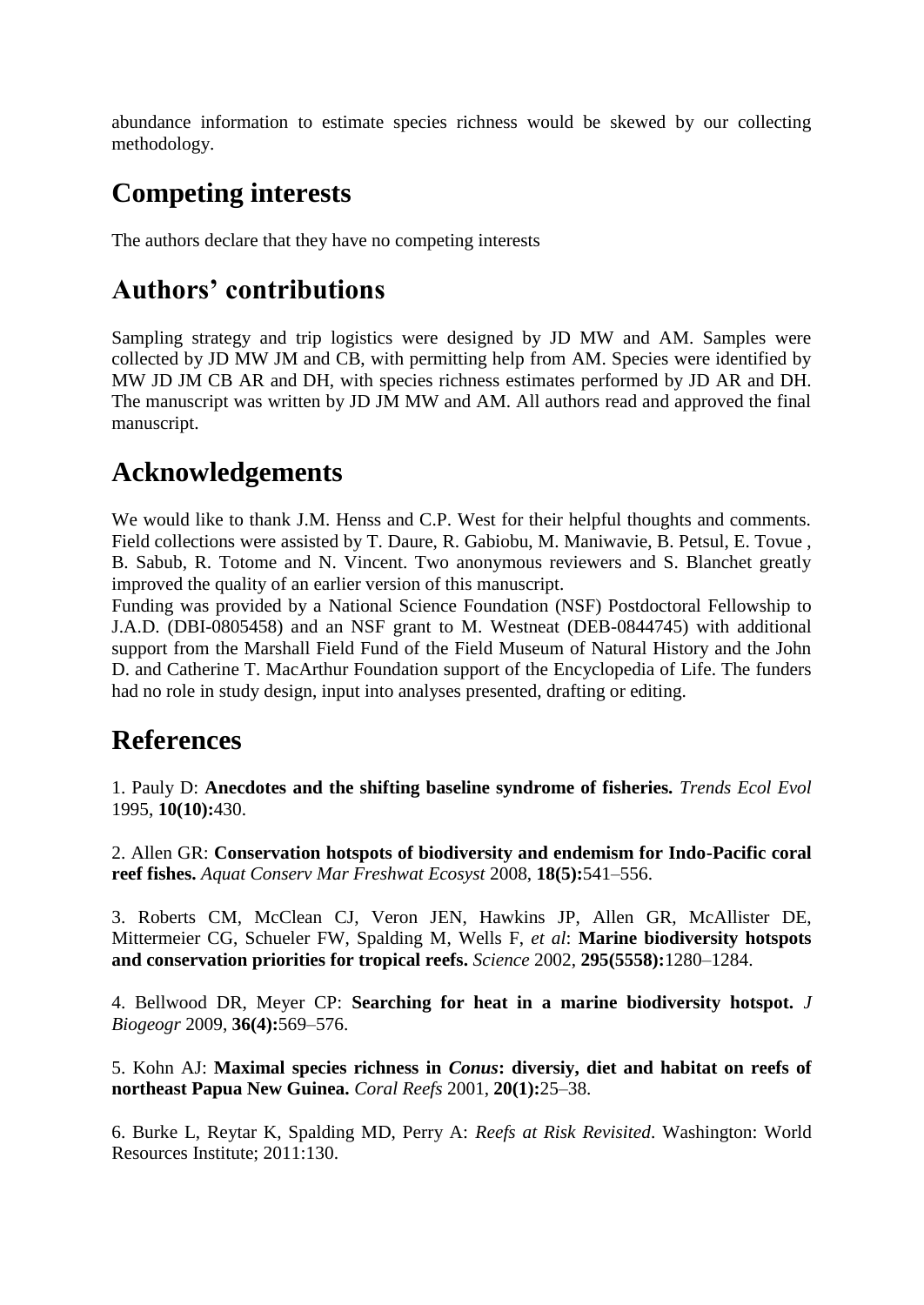7. Cinner JE, Marnane MJ, McClanahan TR: **Conservation and community benefits from traditional coral reef management at Ahus Island, Papua New Guinea.** *Conserv Biol* 2005, **19(6):**1714–1723.

8. Cinner JE, McClanahan TR: **Socioeconomic factors that lead to overfishing in smallscale coral reef fisheries of Papua New Guinea.** *Environ Conserv* 2006, **33(1):**73–80.

9. Allen J: **The physical and cultural setting of Motupore Island, Central Province, Papua New Guinea.** *Bulletin of the Indo-Pacific Prehistory Association* 1979, **1:**47–55.

10. Huber ME: **An assessment of the status of the coral reefs of Papua New Guinea.** *Marine Polution Bulletin* 2004, **29(1–3):**69–73.

11. Allen GR, Kinch JP, McKenna SA, Seeto P: **A Rapid Marine Biodiversity Assessment of Milne Bay Province, Papua New Guinea—Survey II (2000).** *RAP Bulletin of Bioligcal Assessment. vol.* 2000, **29:**1–172.

12. Chao A, Hwang WH, Chen YC, Kou CY: **Estiamting the number of shared spcies in two communities.** *Stat Sin* 2000, **10:**227–246.

13. *EstimateS 8.2* [http://viceroy.eeb.uconn.edu/estimates/].

14. Drew JA, Barber PH: **Sequential cladogenesis of** *Pomacentrus moluccensis* **(Bleeker, 1853) supports the peripheral origin of marine biodiversity in the Indo-Australian Archipelago.** *Mol Phylogenet Evol* 2009, **53:**335–339.

15. Drew JA, Allen GR, Erdmann MV: **Congruence between mitochondrial genes and color morphs in a coral reef fish: Population variability in the Indo-Pacific damselfish** *Chrysiptera rex* **(Snyder, 1909).** *Coral Reefs* 2010, **29(2):**439–444.

16. Briggs JC: **Coral reefs: Conserving the evolutionary sources.** *Biol Conserv* 2005, **126:**297–305.

17. Carpenter KE, Springer VG: **The center of the center of marine shore fish biodiversity: the Philippine Islands.** *Environ Biol Fishes* 2005, **72:**467–480.

18. Jordan DS, Seale A: *The fishes of Samoa. Description of the species found in the Archipelago, with a provisional check-list of the fishes of Oceania*. XXVth edition. Washington: Deparment of Comerce and Labor: Bureau of Fisheries; 1905:173–455.

19. : *FishBase*.: ; www.fishbase.org.

20. Robertson DR: **Global biogeographical data bases on marine fishes: caveat emptor.** *Divers Distrib* 2008, **14(6):**891–892.

21. Allen GR, Erdmann MV: **Reef fishes of the Bird's Head Peninsula, West Papua, Indonesia.** *Check List* 2009, **5(3):**587–628.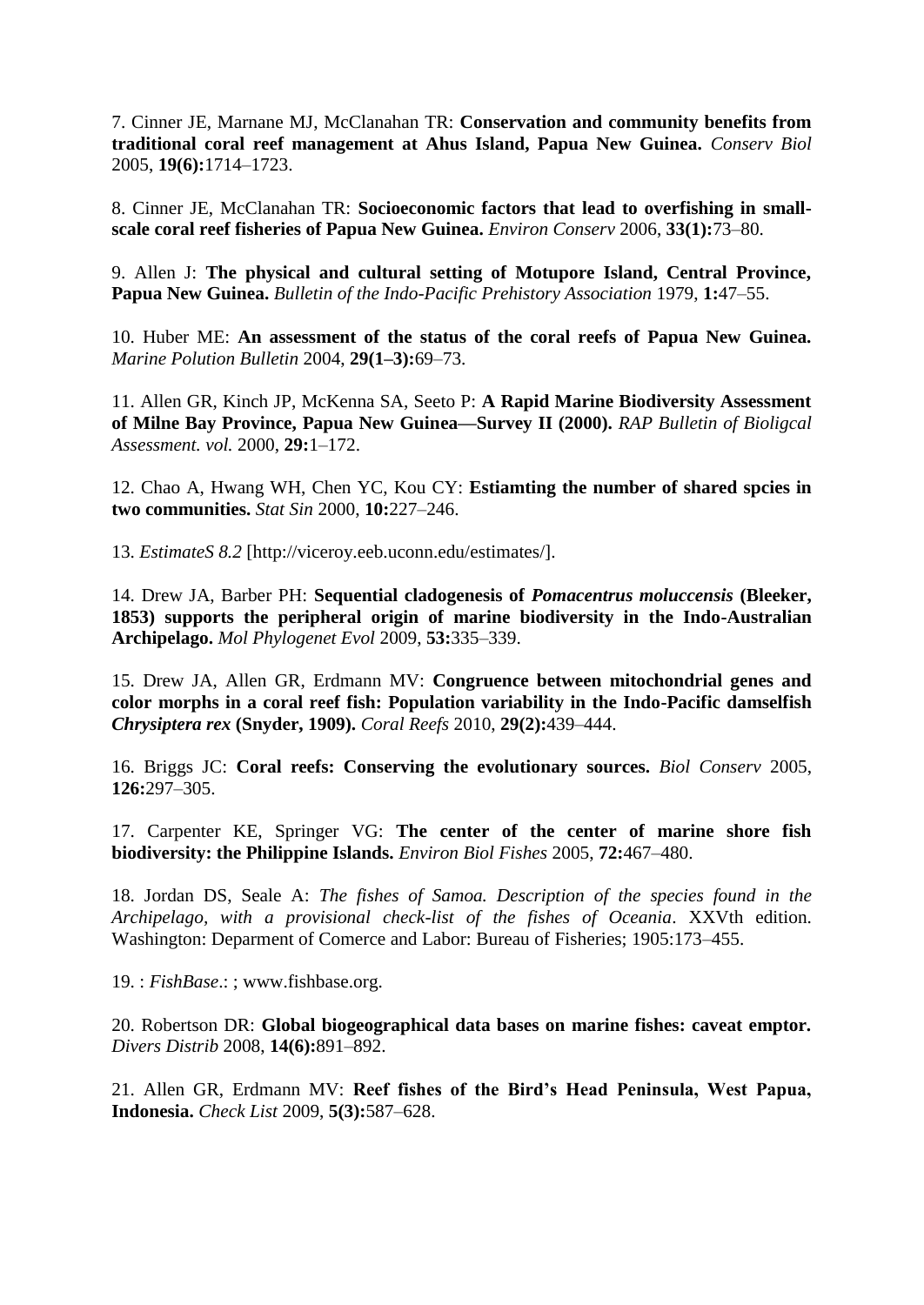22. Dimara R, Fauzan A, Lazuardi M, Pada D, Allen GR, Erdmann MV, Huffard CL, Katz LS, Winterbottom R: **Pisces, Teleostei, Gobiidae, illustrated list of additions to the fauna of the Raja Ampat Islands, Indonesia.** *Check List* 2010, **6(4):**619–625.

23. Allen GR, Munday PL: **Kimbe Bay rapid ecological assessment: the coral reefs of Kimbe Bay (West New Britain, Papua New Guinea)**. In *Fish Diversity of Kimbe Bay*. 3rd edition. Auckland, NZ: The Nature Conservancy; 1995:107.

24. Speedy AW: **Global Production and Consumption of Animal Source Foods.** *J Nutr* 2003, **133:**4048S–4053S.

25. Grant J: **The impacts of dependent development on community and resources in Kilenge, Papua New Guinea.** *Hum Ecol* 1987, **15(2):**243–260.

26. Maniwavie M: *Sediment levels and its impact on life [sic.] coral cover in Bootless Bay, Port Moresby*. Port Moresby: University of Papua New Guinea; 2010.

27. Cinner JE, Marnane MJ, McClanahan TR, Clark TH, Ben J: **Trade, Tenure, and Tradition: Influence of Sociocultural Factors on Resource Use in Melanesia.** *Conserv Biol* 2005, **19(5):**1469–1477.

28. Warren-Rhodes K, Sadovy Y, Cesar HSJ: **Marine Ecosystem Appropriation in the Indo-Pacific: A Case Study of the Live Reef Fish Food Trade.** *Ambio* 2003, **32(7):**481– 488.

29. Sandin SA, Smith JE, DeMartini E, Dinsdale EA, Donner SD, Friedlander AS, Konotchick T, Malay MCD, Maragos JE, Obura DO, *et al*: **Baselines and Degradation of Coral Reefs in the Northern Line Islands.** *PLoS One* 2010, **3(2):**e1548.

30. Bellwood DR, Hughes TP, Hoey AS: **Sleeping functional group drives coral-reef recovery.** *Curr Biol* 2006, **16(24):**2434–2439.

31. Ward-Paige CA, Mora C, Lotze HK, Pattengill-Semmens C, McClellan LR, Arias-Castro E, Myers RA: **Large-Scale Absence of Sharks on Reefs in the Greater-Caribbean: A Footprint of Human Pressures.** *PLoS One* 2010, **5(8):**e11968.

32. Leopold M, Cakacaka A, Meo S, Sikolia J, Lecchini D: **Evaluation of the effectiveness of three underwater reef fish monitoring methods in Fiji.** *Biodivers Conserv* 2009, **:**. in press.

33. Green A, Smith SE, Lipsett-Moore G, Groves C, Peterson N, Sheppard S, Lokani P, Hamilton R, Almany J, Aitsi J, *et al*: **Designing a resilient network of marine protected areas for Kimbe Bay, Papua New Guinea.** *Oryx* 2009, **43:**488–498.

34. McClanahan TR, Marnane MJ, Cinner JE, Kiene WE: **A Comparison of Marine Protected Areas and Alternative Approaches to Coral-Reef Management.** *Curr Biol* 2006, **16(14):**1408–1413.

35. Dharmaratne GS, Sang FY, Walling LJ: **Tourism potentials for financing protected areas.** *Ann Tour Res* 2000, **27(3):**590–610.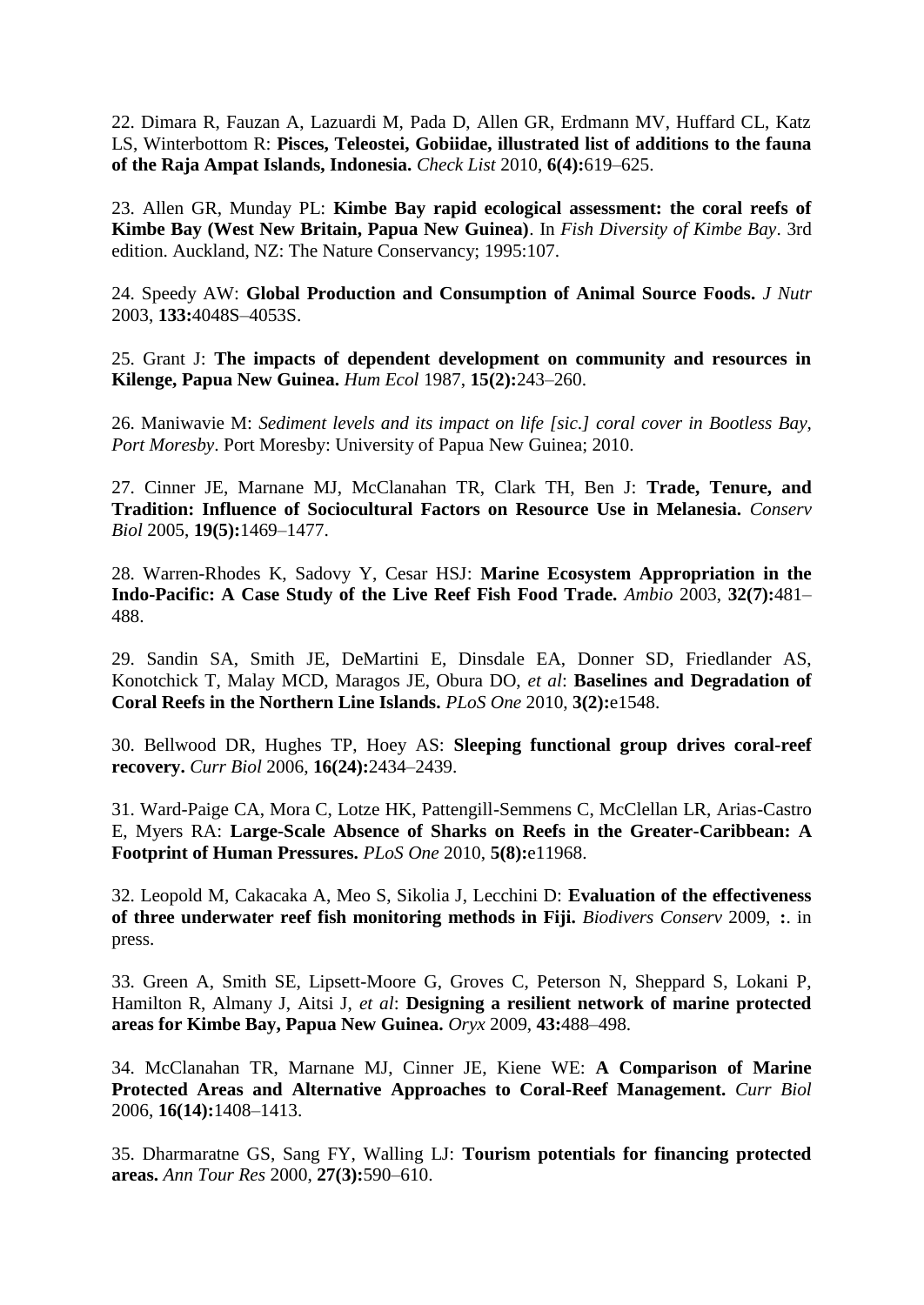36. Edwards PET: **Sustainable financing for ocean and coastal management in Jamaica: The potential for revenues from tourist user fees.** *Marine Policy* 2009, **33(2):**376–385.

37. Cinner JE: **Designing marine reserves to reflect local socioeconomic conditions: lessons from long-enduring customary management systems.** *Coral Reefs* 2007, **26(4):**1035–1045.

38. Drew JA: **The use of traditional ecological knowledge in marine conservation.** *Conserv Biol* 2005, **19(4):**1286–1293.

39. Drew JA: **The Role of Natural History Institutions and Bioinformatics in Conservation Biology.** *Conserv Biol* 2011, **25(6):**1250–1252.

40. Couvet D, Devictor V, Jiguet F, Julliard R: **Scientific contributions of extensive biodiversity monitoring.** *Comptes Rendus Biologies* 2011, **334:**370–377.

41. Robertson DR, Smith-Vaniz WF: **Rotenone: an essential but demonized tool for assessing marine fish diversity.** *Bioscience* 2008, **58:**165–170.

42. Daniell JJ: **Development of a bathymetric grid for the Gulf of Papua and adjacent areas: A note describing its development.** *Journal of Geophyiscal Research* 2008, **113:**F01S15.

43. Randall JE, Allen GR, Steene RC: *Fishes of the Great Barrer Reef and Coral Sea*. Honolulu, HI: University of Hawaii Press; 1990.

44. Randall JE: *Reef and Shore Fishes of the South Pacific*. 1st edition. Honolulu, HI: University of Hawaii Press; 2005.

45. Baine M, Harasti D: *The Marine Life of Bootless Bay*. Port Moreseby: Motupore Island Research Center, University of Papua New Guinea; 2007.

46. Colwell RK, Mao CX, Chang J: **Interpolating, extrapolating, and comparing incidence-based species accumulation curves.** *Ecology* 2004, **85:**2717–2727.

47. Chao A: **Non-parametric estimation of the number of classes in a population.** *Scand J Stat* 1984, **11:**265–270.

48. Chao A: **Estimating the population size for capture-recapture data with unequal catchability.** *Biometrics* 1987, **43:**783–791.

49. Williams VL, Witkowski ETF, Balkwill K: **The use of incidence-based species richness estimators, species accumulation curves and similarity measures to appraise ethnobotanical inventories from South Africa.** *Biodivers Conserv* 2007, **16:**2495–2513.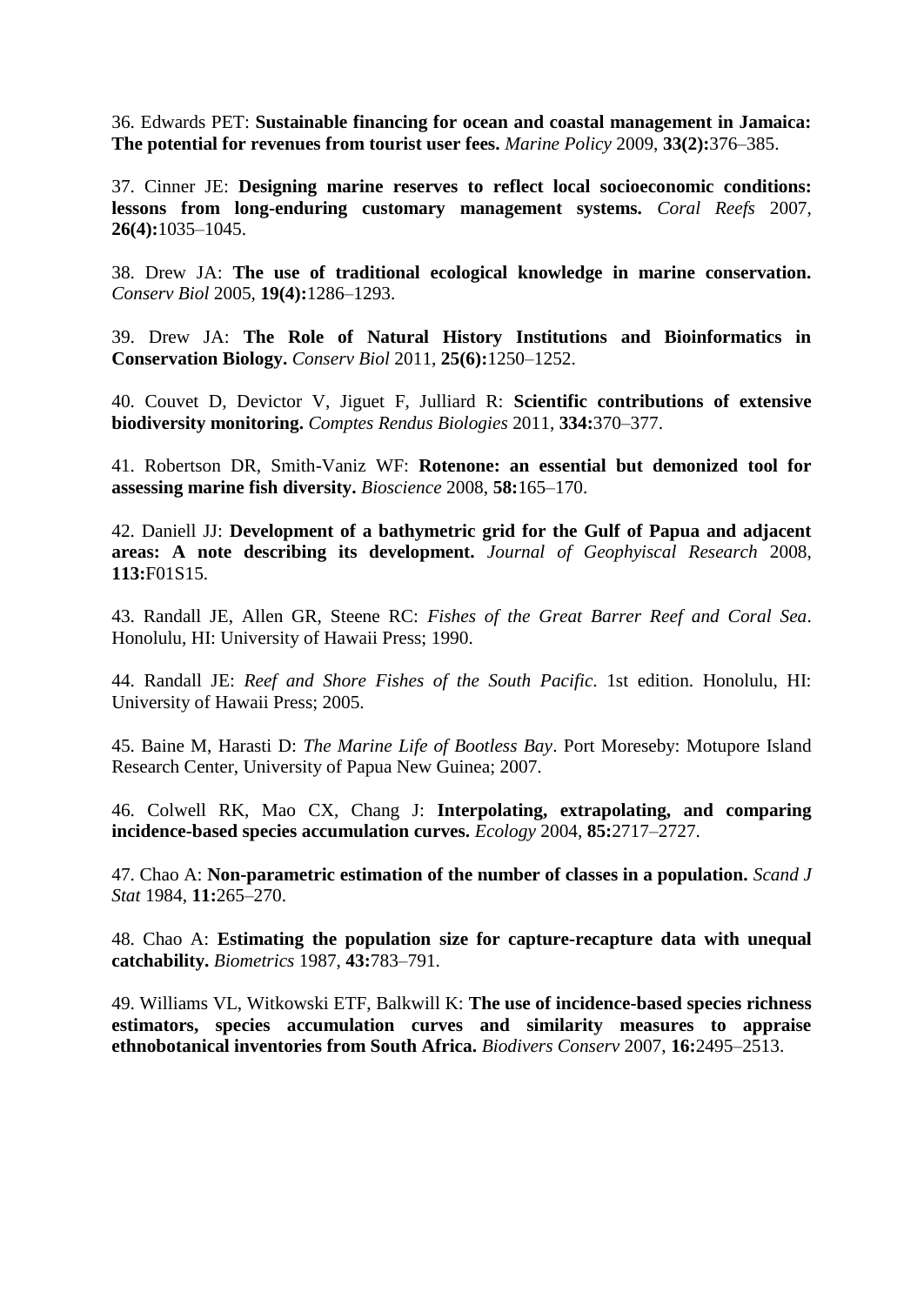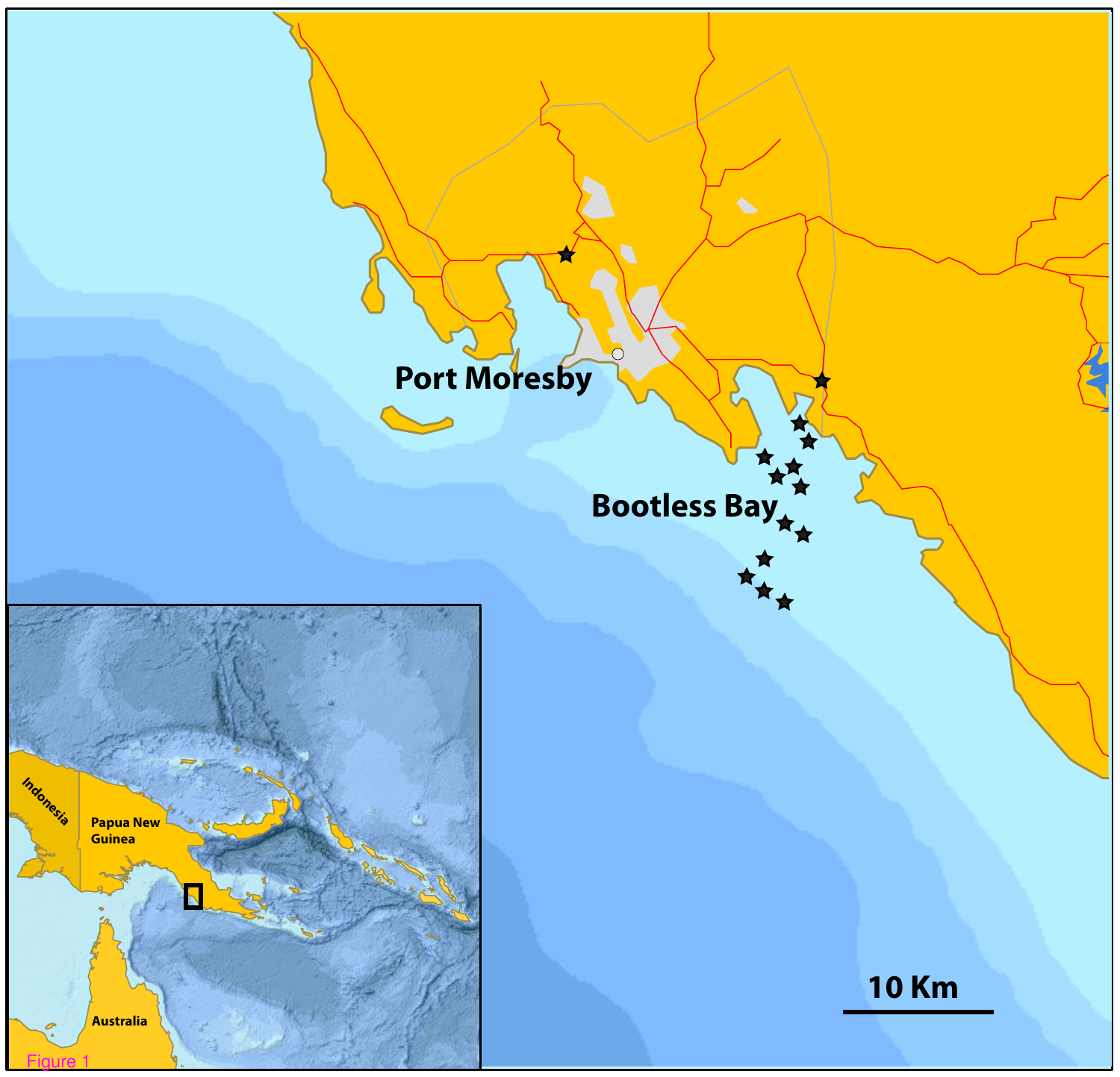